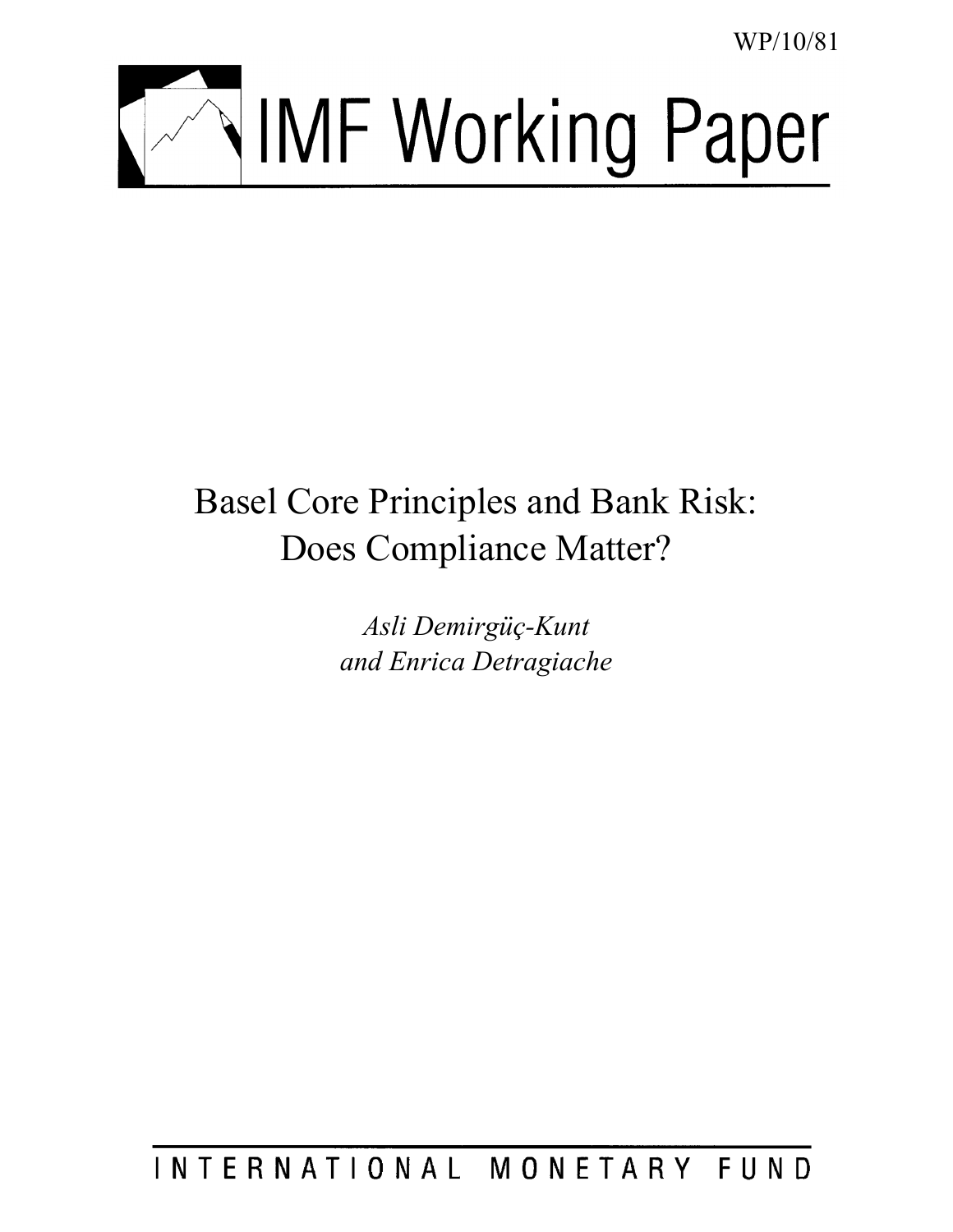#### **IMF Working Paper**

IMF Institute

#### **Basel Core Principles and Bank Risk: Does Compliance Matter?**

**Prepared by Asli Demirgüç-Kunt and Enrica Detragiache1**

March 2010

#### **Abstract**

**This Working Paper should not be reported as representing the views of the IMF.** The views expressed in this Working Paper are those of the author(s) and do not necessarily represent those of the IMF or IMF policy. Working Papers describe research in progress by the author(s) and are published to elicit comments and to further debate.

This paper studies whether compliance with the Basel Core Principles for effective banking supervision (BCPs) is associated with bank soundness. Using data for over 3,000 banks in 86 countries, we find that neither the overall index of BCP compliance nor its individual components are robustly associated with bank risk measured by Z-scores. We also fail to find a relationship between BCP compliance and systemic risk measured by a system-wide Z score.

JEL Classification Numbers: G21, G28

1

Keywords: Bank soundness, regulation and supervision, Basel Core Principles

Authors' E-Mail Addresses: ademirguc-kunt@worldbank.org; edetragiache@imf.org

<sup>&</sup>lt;sup>1</sup> Aslı Demirgüç-Kunt is Chief Economist, Financial and Private Sector Development Network, and Senior Research Manager, Finance and Private Sector Development Research Group at the World Bank. The authors would like to thank Haiyan Yin for excellent research assistance and Thierry Tressel for helpful comments and feedback in the initial stages of this research.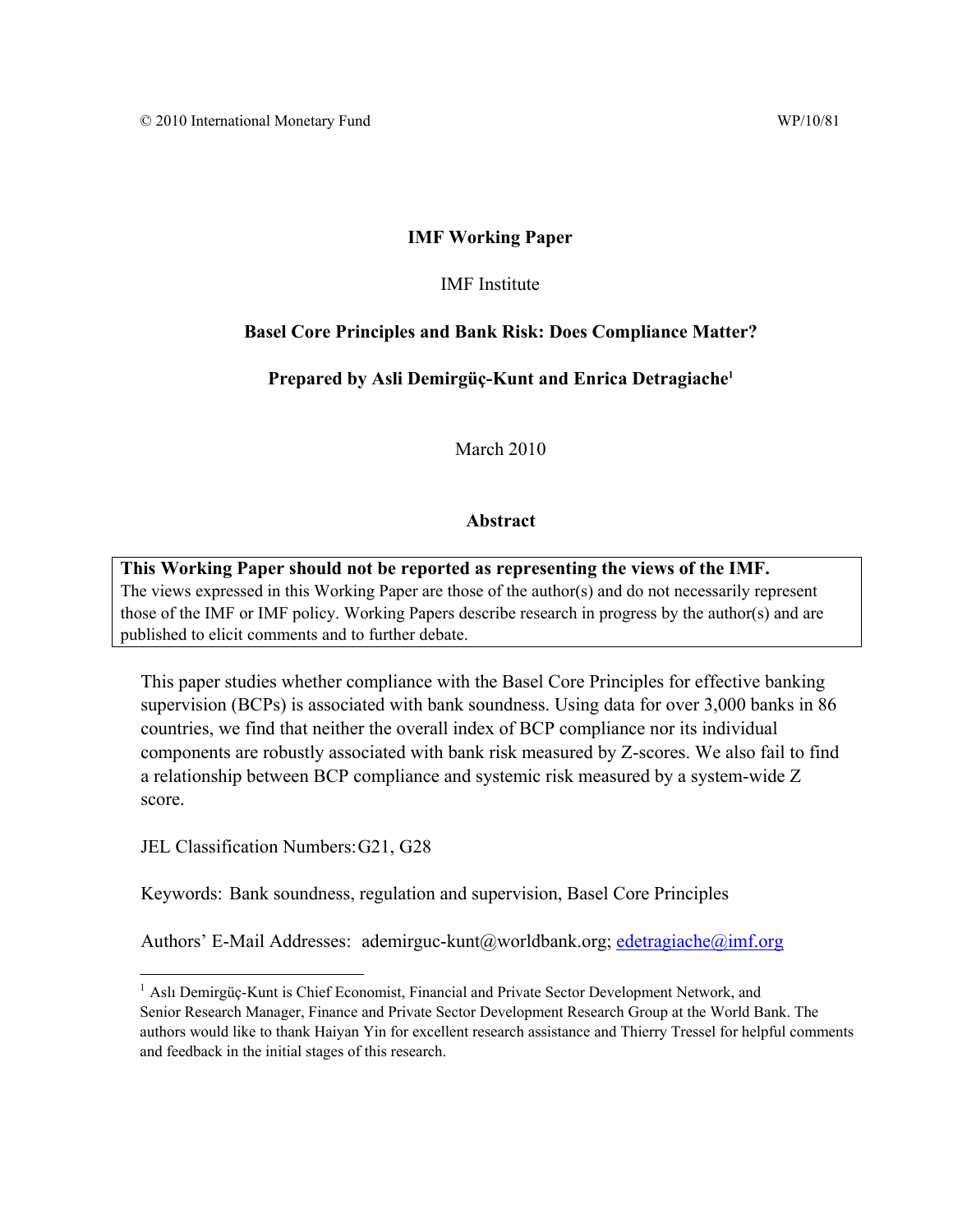|         | <b>Text Tables</b>     |  |
|---------|------------------------|--|
| $1_{-}$ |                        |  |
| 2.      |                        |  |
| 3.      |                        |  |
| 4.      |                        |  |
| 5.      |                        |  |
|         | <b>Appendix Tables</b> |  |
|         |                        |  |
|         |                        |  |
|         |                        |  |
|         |                        |  |
|         |                        |  |
|         |                        |  |
|         |                        |  |

# Contents

# Page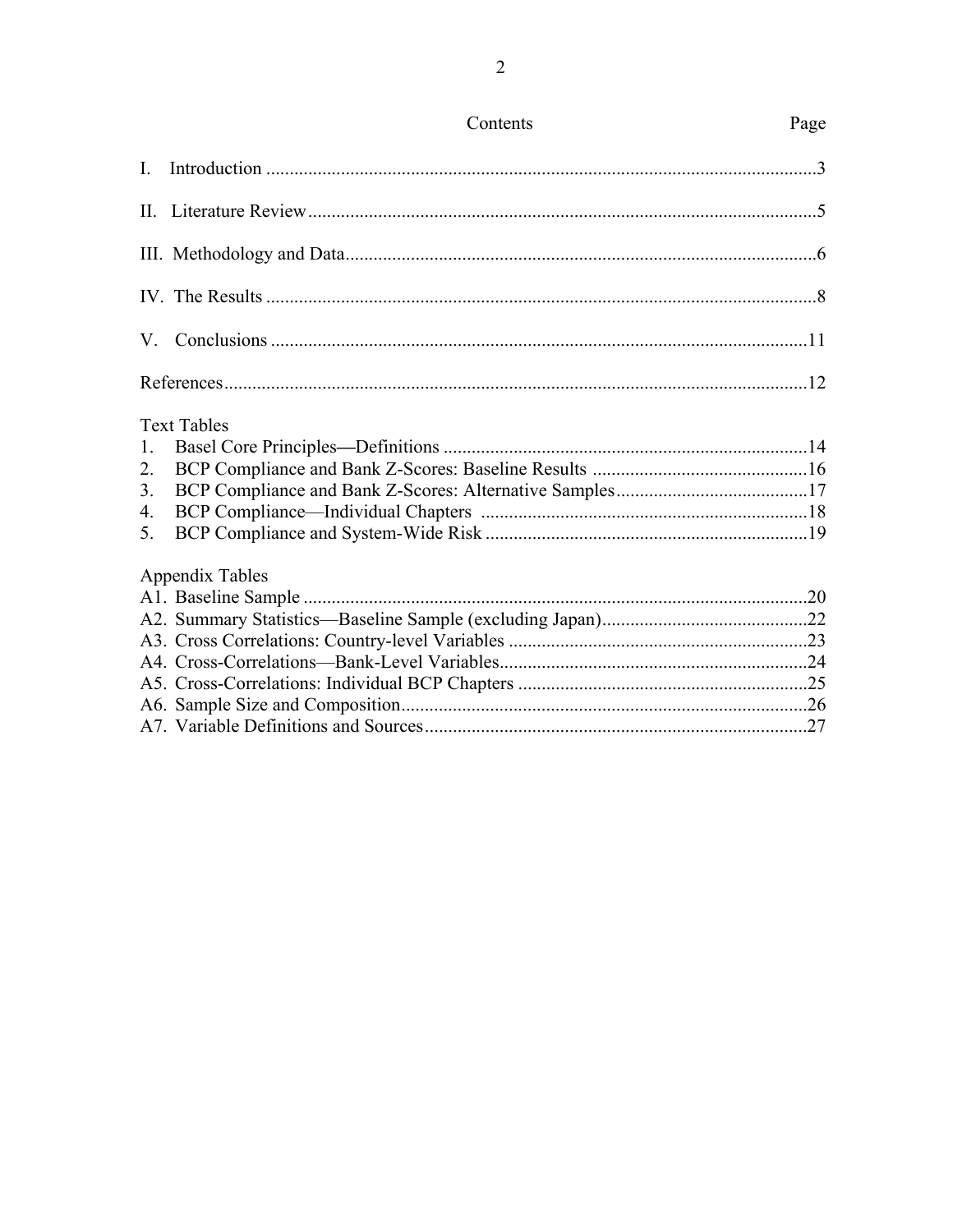#### **I. INTRODUCTION**

The recent financial crisis has sparked widespread calls for reforms of regulation and supervision. The initial reaction to the crisis was one of disbelief: how could such extensive financial distress emerge in countries where the supervision of financial risk had been thought to be the best in the world? Indeed, the regulatory standards and protocols of the advanced countries at the center of the financial storm were being emulated worldwide through the progressive adoption of the international Basel capital standards and the Basel Core Principles for Effective Bank Supervision (BCPs).

The crisis exposed significant weaknesses in the financial system regulatory and supervisory framework worldwide, and has spawned a growing debate about the role these weaknesses may have played in causing and propagating the crisis. As a result, reform of regulation and supervision is a top priority for policymakers, and many countries are working to upgrade their frameworks. But what should the reforms focus on? What constitutes good regulation and supervision? Which elements are most important for ensuring bank soundness? What should be the scope of regulation?

To date, the best practices in supervision and regulation have been embodied by the BCPs (Table 1). These principles were issued in 1997 by the Basel Committee on Bank Supervision, comprising representatives from bank supervisory agencies from advanced countries.<sup>2</sup> Since then, most countries in the world have stated their intent to adopt and comply with the BCPs, making them a global standard for bank regulators. Importantly, since 1999, the IMF and the World Bank have conducted evaluations of countries' compliance with these principles, mainly within their joint Financial Sector Assessment program (FSAP).<sup>3</sup> The assessments are conducted according to a standardized methodology developed by the Basel Committee and therefore provide a unique source of information about the quality of supervision and regulation around the world. Hence the international community has made significant investments in developing these principles, encouraging their wide-spread adoption, and assessing progress with their compliance.

In light of the recent crisis and the resulting skepticism about the effectiveness of existing approaches to regulation and supervision, it is natural to ask if compliance with the global standard of good regulation is associated with bank soundness. This is the subject of this paper. Specifically, we test whether better compliance with BCPs is associated with safer banks. We also look at whether compliance with different elements of the BCP framework is more closely

<sup>&</sup>lt;sup>2</sup> The Basel committee, initially made up of Belgium, Canada, France, Germany, Italy, Japan, Luxemburg, the Netherlands, Spain, Sweden, Switzerland, the United Kingdom, and the United States, now also includes Argentina, Australia, Brazil, China, Hong Kong SAR, India, Indonesia, Korea, Mexico, Russia, Saudi Arabia, Singapore, South Africa and Turkey. The committee consults with supervisors from non-member countries.

<sup>&</sup>lt;sup>3</sup> FSAPs are a comprehensive evaluation of the stability and development of a country's financial sector and include assessments of compliance with various standards and codes. Many FSAPs are publicly available on the IMF and World Bank websites.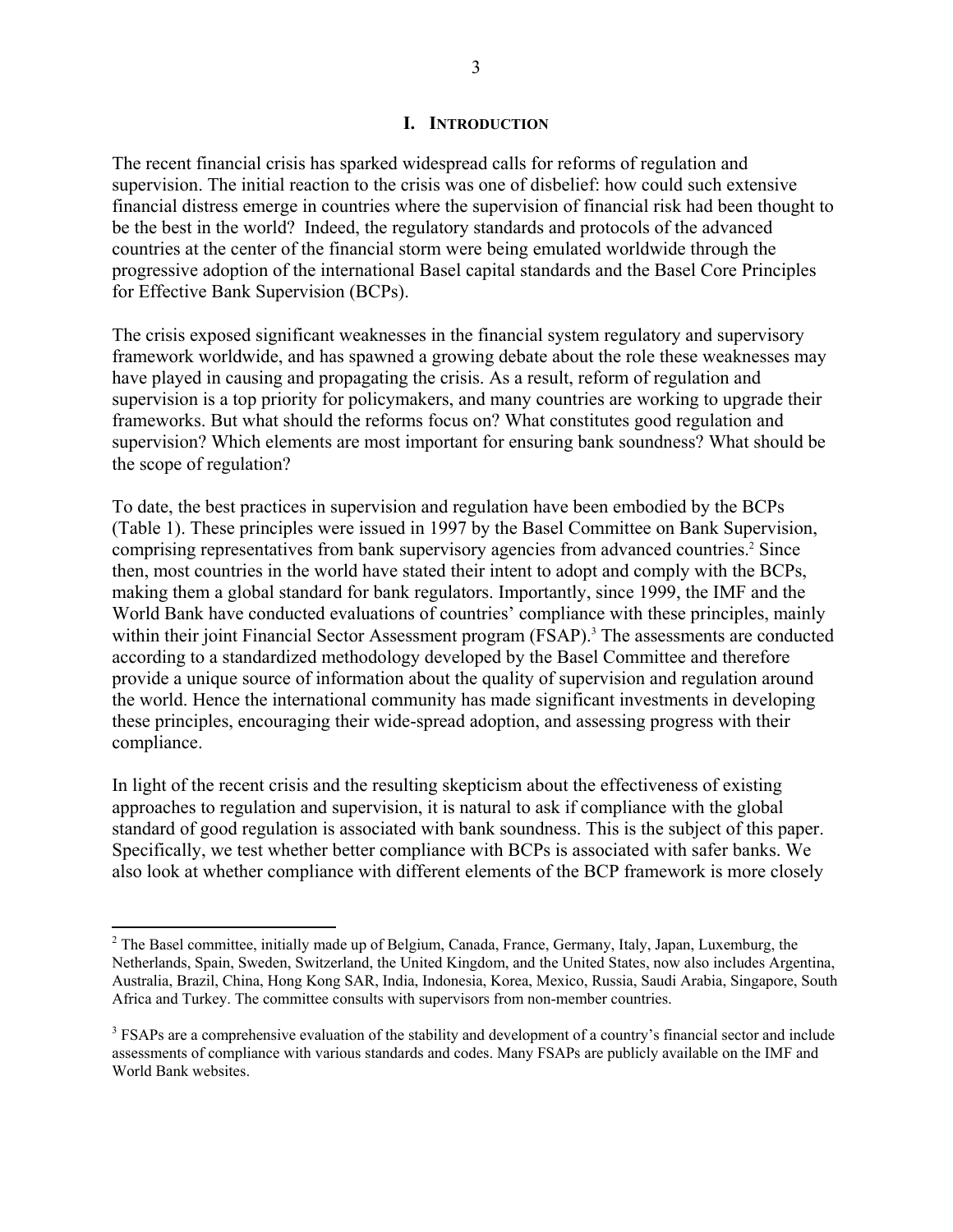associated with bank soundness to identify if there are specific areas which would help prioritize reform efforts to improve supervision.

The paper extends our previous work (Demirgüç-Kunt, Detragiache and Tressel, 2008: henceforth DDT), in which we showed that banks receive more favorable financial strength ratings from Moody's in countries with better compliance with BCPs related to information provision, while compliance with other principles does not affect ratings significantly. The policy message from this study was that countries should give priority to strengthening regulation and regulation in the area of information provision (both to the market and to supervisors) relative to other areas covered by the core principles.

Using rating information to proxy bank risk significantly limited the sample size in that study, making it necessary to exclude many smaller banks and many banks from lower income countries. Furthermore, after the recent crisis, the credibility of credit ratings as indicators of bank risk has also diminished, questioning the merit of using these ratings in the analysis.<sup>4</sup>

In this paper, we explore whether BCP compliance affects bank soundness, but instead of using ratings we capture bank soundness using the Z-score, which is the number of standard deviations by which bank returns have to fall to wipe out bank equity (Boyd and Runkle, 1993). Because we can construct Z-scores using just accounting information, and because assessment data for additional countries have also become available, we can extend the sample size considerably relative to our earlier study, to over 3,000 banks from 86 countries (compared to 200 banks from 37 countries analyzed in DDT). This is not just a simple increase in sample size: the sample of rated banks was not a representative sample, because rated banks tend to be larger, more internationally active, and more likely to adhere to international accounting standards. From a policy point of view, we would like to investigate the effect of BCP compliance on all types of banks operating in different country circumstances, rather than a select subgroup. In this study, the richer sample allows us to explore whether the relationship between BCPs and bank soundness varies across different types of banks.

All in all, we do not find support for the hypothesis that better compliance with BCPs results in sounder banks as measured by Z-scores. This result holds after controlling for the macroeconomic environment, institutional quality, and bank characteristics. We also fail to find a significant relationship when we consider different samples, such a sample of rated banks only, a sample including only commercial banks, and samples including only the largest financial institutions. In an additional test, we calculate aggregate Z-scores at the country level to try to capture the stability of the system as a while rather than that of individual banks, but also this measure of soundness is not significantly related to overall BCP compliance.

When we explore the relationship between soundness and compliance with specific groups of principles, which refer to separate areas of prudential supervision and regulation, we continue to find no evidence that good compliance is related to improved soundness. If anything, we find

 $\overline{a}$ <sup>4</sup> Most of the criticism of rating agencies has focused on ratings of structured products. Nonetheless, bank ratings certainly did not foresee the impending financial meltdown.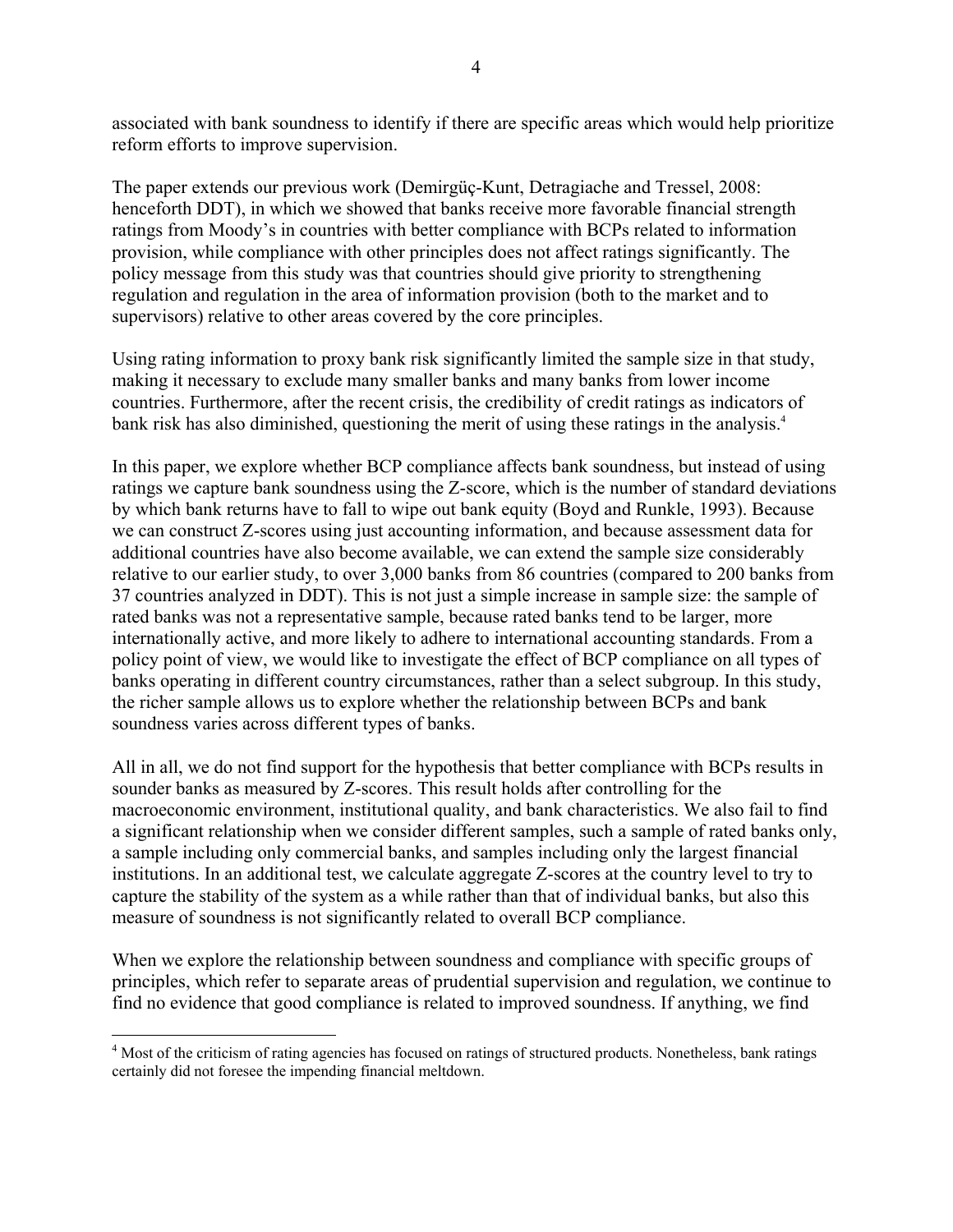that stronger compliance with principles related to the power of supervisors to license banks and regulate market structure are associated with riskier banks.

While these results cast doubts on whether international efforts to improve financial regulation and supervision should continue to place a strong emphasis on BCPs, a number of *caveats* are in order. First, insignificant results may simply indicate that accounting-based measures, such as Zscores, do not adequately capture bank soundness, especially for small banks and in low income countries, where accounting standards tend to be poor. 5 <sup>6</sup> They may also reflect low quality in the assessment of BCP compliance, especially in countries where laws and regulations on the books may carry little weight. It might be also argued that assessments are not comparable across countries, despite the best efforts of expert supervisors and internal reviewing teams at the IMF and the World Bank to ensure a uniform methodology and uniform standards. If our negative results arise because compliance assessments do not reflect reality or are not comparable across countries, then – at a minimum – they should lead us to question the value of these assessments in ensuring that supervision measures up to global standards.

The paper is organized as follows: The next section contains a review of related literature. Section 3 presents the methodology and data. Section 4 contains the results, and Section 5 concludes.

#### **II. LITERATURE REVIEW**

Defining good regulatory and supervisory practices is a difficult and complicated task. Barth, Caprio, and Levine (2001, 2004, and 2006) were the first to compile and analyze an extensive database on banking sector laws and regulations using various surveys of regulators around the world, and to study the relationship between alternative regulatory strategies and outcomes. This research finds that regulatory approaches that facilitate private sector monitoring of banks (such as disclosure of reliable, comprehensive and timely information) and strengthen incentives for greater market monitoring (for example by limiting deposit insurance) improve bank performance and stability. In contrast, boosting official supervisory oversight and disciplinary powers and tightening capital standards does not lead to banking sector development, nor does it improve bank efficiency, reduce corruption in lending, or lower banking system fragility.<sup>7</sup> They interpret their findings as a challenge to the Basel Committee's influential approach to bank regulation which heavily emphasizes capital and official supervision.

<sup>1</sup> <sup>5</sup> Measurement error in the dependent variable, if random, increases standard errors, thereby resulting in insignificant coefficients.

 $6$  Difference in accounting standards across countries may affect the international comparability of Z-scores. In the Bankscope database, which we use to construct our sample, accounting data are standardized as much as possible, since the purpose of the database is to allow analysts to compare bank performance across countries. Nonetheless, differences in standards cannot be entirely corrected for.

<sup>&</sup>lt;sup>7</sup> Laeven and Levine (2008) extend this analysis to show that the impact of regulations on bank risk taking also varies with the comparative power of shareholders within the corporate governance structure of each bank.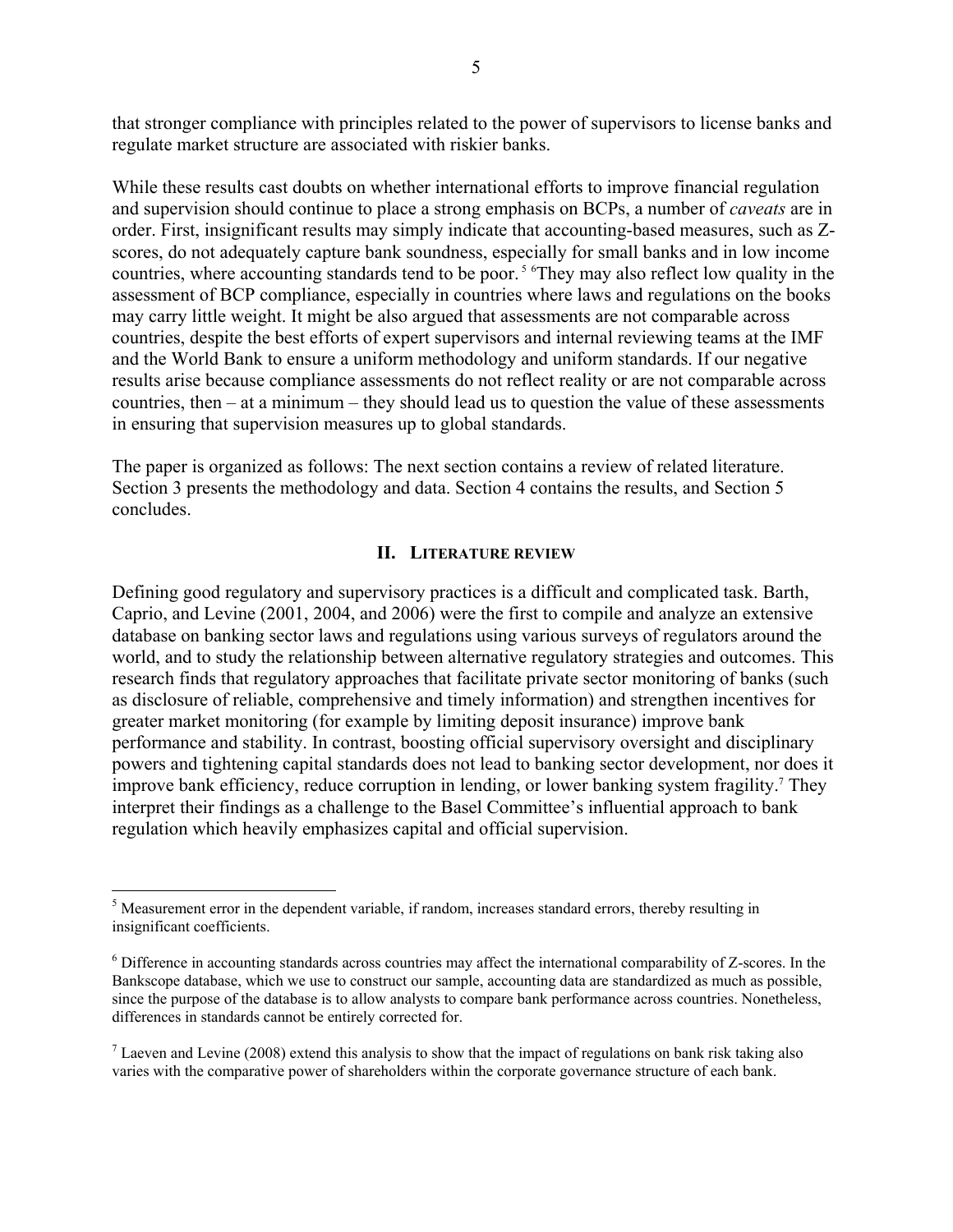An important limitation of this type of survey is that it mainly captures rules and regulations that are on the books rather than actual implementation. IMF and the World Bank financial sector assessments have often found implementation to be lacking, particularly in low income countries, so that cross-country comparisons of what is on the books may hide substantial variation in the quality of supervision and regulation. BCP assessments have the advantage of taking into account implementation. Of course, assessing how rules and regulations are implemented and enforced in practice is not an exact science, and individual assessments may be influenced by factors such as the assessors' experience and the regulatory culture they are most familiar with. Nevertheless, although it is difficult to eliminate subjectivity completely, assessments are based on a standardized methodology and are carried out by experienced international assessors with broad country experience.

Cihak and Tieman (2008) analyze the quality of financial sector regulation and supervision using both Barth, Caprio and Levine's survey data and BCP assessments. They find that regulation and supervision in high-income countries is generally of higher quality than in lower income countries. They also note that the correlation between survey data and BCP data tend to be low, always less than 50 percent and in many cases in the 20-30 percent range, suggesting that taking into account implementation may indeed make an important difference.

A number of papers also use BCP assessments to study bank regulation and performance. Sundararajan, Marston, and Basu (2001) use a sample of 25 countries to examine the relationship between an overall index of BCP compliance and two indicators of bank soundness: nonperforming loans (NPLs) and loan spreads. They find BCP compliance not to be a significant determinant of these measures of soundness. Podpiera (2004) extends the set of countries and finds that better BCP compliance lowers NPLs. Das et al. (2005) relates bank soundness to a broader concept of regulatory governance, which encompasses compliance with the BCPs as well as compliance with standards and codes for monetary and financial policies. Better regulatory governance is found to be associated with sounder banks, particularly in countries with better institutions.

In this paper, as already discussed we rely on the Z-score to measure bank soundness. While the Z-score has its limitations, we believe it is an improvement over measures used in previous studies, namely NPLs, loan spreads, interest margins, and capital adequacy. Because different countries have different reporting rules, NPLs are notoriously difficult to compare across countries. On the other hand, loan spreads or interest margins, and capitalization are affected by a variety of forces other than fragility, such as market structure, differences in risk-free interest rates and operating costs, and varying capital regulation. Thus, cross-country comparability is a serious issue. In contrast with ratings, Z-scores do not rely on the subjective judgment of rating agencies' analysts.

#### **III. METHODOLOGY AND DATA**

The dependent variable is the bank's financial soundness as measured by its Z-score, and the explanatory variable of interest is the country's BCP compliance score. The latter is available only at one point in time, so the sample is a cross-sectional one. The regression equations we estimate are of the form: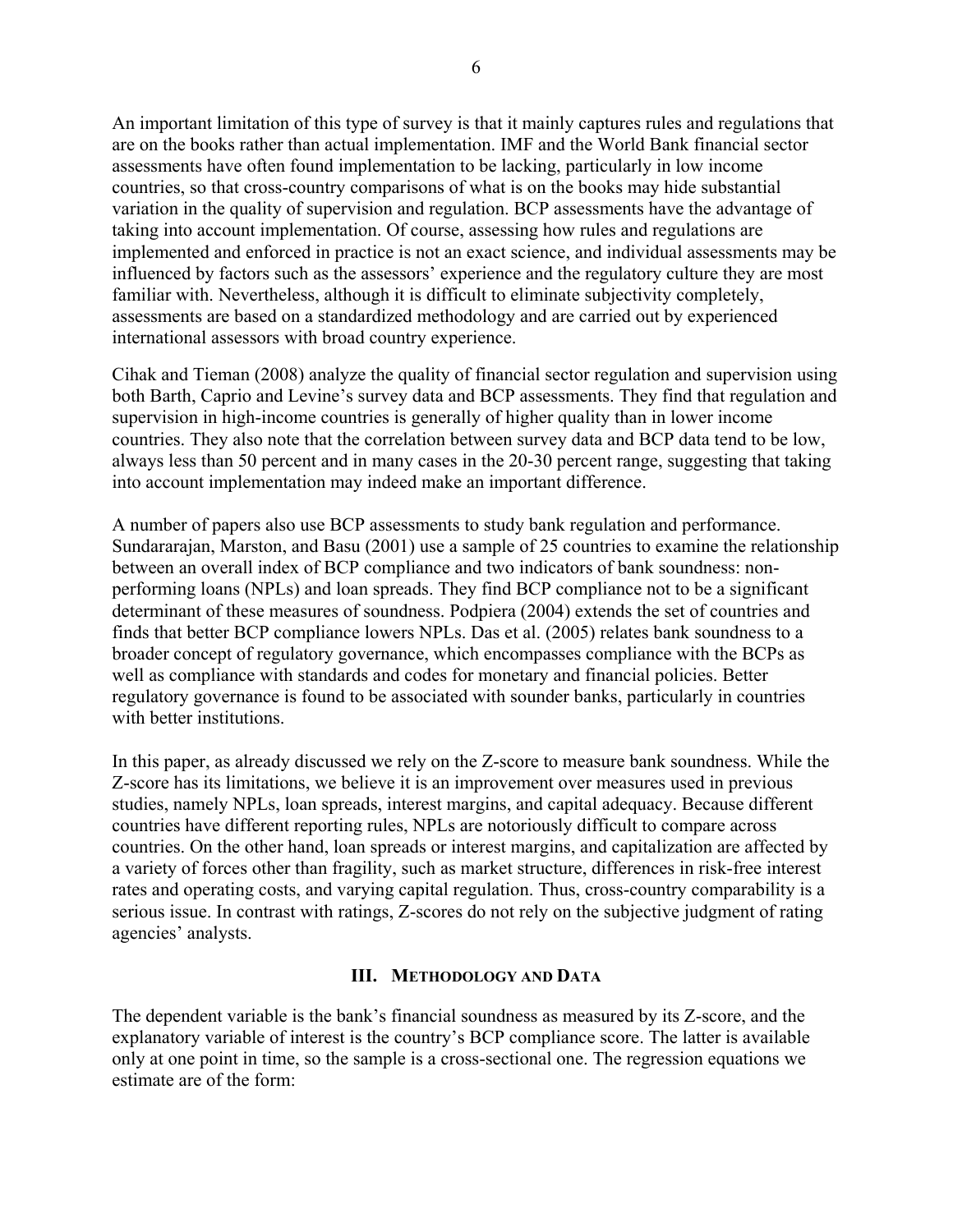$$
Z_{ij} = \alpha + \beta_1 X_j^1 + \beta_2 X_{ij}^2 + \beta_3 X_j^3 + \varepsilon_{ij},
$$
 (1)

where the subscript j denotes the country and the subscript i denotes the bank.  $Z_{ij}$  is the Z-score for bank *i* in country *j*,  $X_j^1$  is the BCP compliance score in country *j*,  $X_{ij}^2$  is a vector of bank characteristics,  $X_j^3$  is a vector of country characteristics, and  $\varepsilon_{ij}$  is a random disturbance. The right-hand side variables are five-year averages over the period [t, t-4], where t is the year of the BCP compliance evaluation, which varies within the time period 1999-2006 depending on the country.<sup>8</sup>

The Z-score is defined as (average return on assets +equity/assets)/(standard deviation of the return on assets) over [t, t-4]. It can be interpreted as the number of standard deviations by which returns would have to fall from the mean to wipe out all equity in the bank (Boyd and Runkle, 1993). In the regressions, we actually use as the dependent variable  $ln(1+ Z\text{-score})$ to smooth out higher values of the Z-score and avoid truncating the dependent variable at zero. In an alternative specification we also calculate Z-scores at the country level as opposed to individual bank level to capture systemic as opposed to individual bank risk (see section IV below for more details). Equation (1) is estimated by OLS with standard errors clustered by country to allow for correlated residuals within each country.

The variable of interest is  $X_i^1$ , the BCP compliance score. The data come from IMF and the

World Bank BCP assessments conducted from 1999 to 2006.<sup>9</sup> Assessors rate compliance with each of the 25 Basel Core Principles using a four-point scale: non compliant, materially non compliant, largely compliant, and compliant. We assign numerical values to each of these ratings from 0 (non-compliant) to 3 (compliant). To obtain an overall index of compliance, we sum the numerical ratings for all the principles, and standardize the sum to obtain an index that varies between zero and one. To differentiate among the various dimensions of regulation and supervision, we also compute aggregate compliance indexes for each of the subgroups of principles following the grouping by chapters used by the Basel Committee (See Table 1). Also in this case, we sum the numerical ratings for each principle in the Chapter and average the value. Compliance for each chapter is used as an alternative variable of interest.

The first set of control variables includes various bank characteristics that might affect financial strength: size, measured by the logarithm of bank assets; cost efficiency, measured as overhead costs as a ratio of total assets; and illiquidity proxied by the ratio of bank loans to total assets. We also control for whether the bank is a commercial bank or not (see below for sample composition). Bank data come from Fitch's Bankscope database.10

<sup>&</sup>lt;sup>8</sup> For some banks the variables are averaged over a shorter time period because of missing data.

<sup>&</sup>lt;sup>9</sup> Some assessments are publicly available through the IMF and World Bank websites. A number of them, however, are kept confidential by the country's authorities.

<sup>&</sup>lt;sup>10</sup> Summary statistics and cross-correlations for the variables used in the analysis are in the Appendix. A small number of observations with negative equity, negative overheads, overhead to assets ratios greater than one and negative net loans/assets were excluded.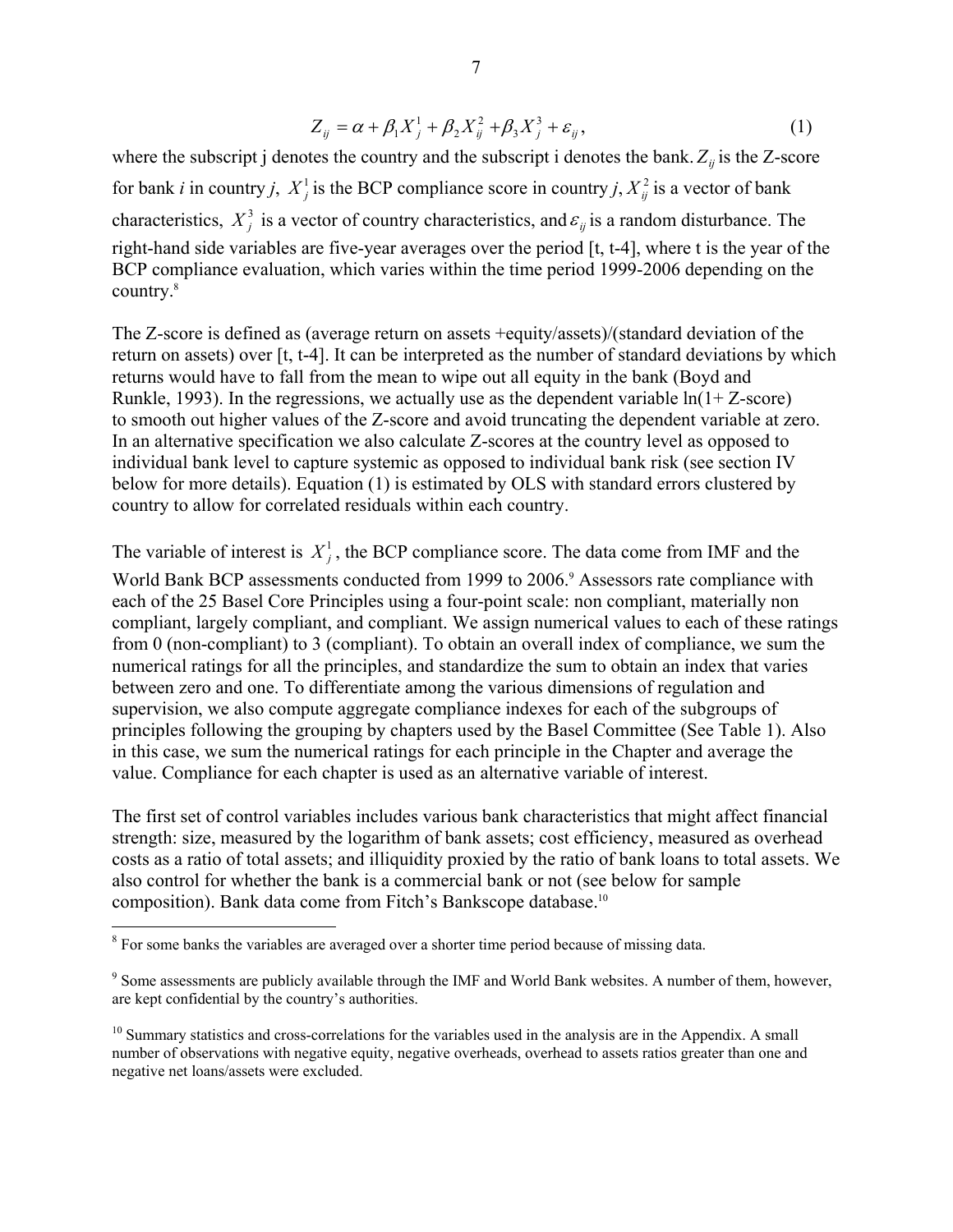A second group of control variables captures the overall quality of the institutions in the country. Combining information from a variety of available indexes, Kaufman, Kraay, and Mastruzzi (2003) create various broad measures of perception of institutional quality which have been widely used in empirical studies. In our baseline specification, we use an index capturing the extent to which the rule of law is respected. This index is strongly correlated with other institutional indexes from the same source, such as lack of corruption, contract enforcement, etc., and we obtain similar results using these alternative indexes, an average of the indexes, or GDP per capita.

Bank soundness is also affected by the macroeconomic outlook, as slow output growth, high and volatile inflation, rapid exchange rate depreciation, high real interest rates, and rapid credit expansion have been found to be associated with bank instability (see, for instance, Demirgüç-Kunt and Detragiache, 1998). Thus, in robustness tests we employ various combinations of these macroeconomic variables in alternative specifications. We also use S&P's sovereign rating as a comprehensive indicator of the quality of macroeconomic policies and institutions which might affect bank stability in a country. Macroeconomic variables are mainly from the IMF's International Financial Statistics.

The sample covers 86 countries and over 3,000 banks, including commercial banks, cooperative banks, real estate and mortgage banks, and savings banks (Table A1). Some large countries, such as the U.S. or Germany, are missing because the BCP assessment had not been carried out or completed when this research began. In other cases, countries are missing because they lack the necessary data in Bankscope. We also work with different subsamples of banks; from smallest to largest, these are: rated banks (those with a Moody's rating), commercial banks, and all financial institutions, including investment banks/security houses, medium and long-term credit banks, nonbank credit institutions, specialized government credit institutions.

Since countries in the sample have economies and banking systems of vastly different size, the sample is very unbalanced, with some countries represented by only a handful of banks, and others with hundreds. In particular, Japanese banks account for 23.4 percent of this sample (721 banks). To ensure that regression results are not overly influenced by Japan, we examine results both with and without Japanese banks. Finally, we also estimate specifications including only the top 10 banks in each country and the top 20 percent of banks in the sample, to explore whether the relationship between bank soundness and compliance may differ for the largest banks.<sup>11</sup>

## **IV. THE RESULTS**

Results from the baseline regression, relating bank soundness measured by the Z-score to the degree of compliance with the BCPs are in Table 2. In the sample including all countries, the Zscore is higher, indicating a sounder bank, for banks with lower operating costs in countries with higher GDP per capita. Also, non-commercial banks tend to have higher Z-scores, while the other control variables are not significant. The coefficient of the BCP compliance index is positive but not significant.

<sup>1</sup>  $11$  For more details on the various subsamples, see Table A6.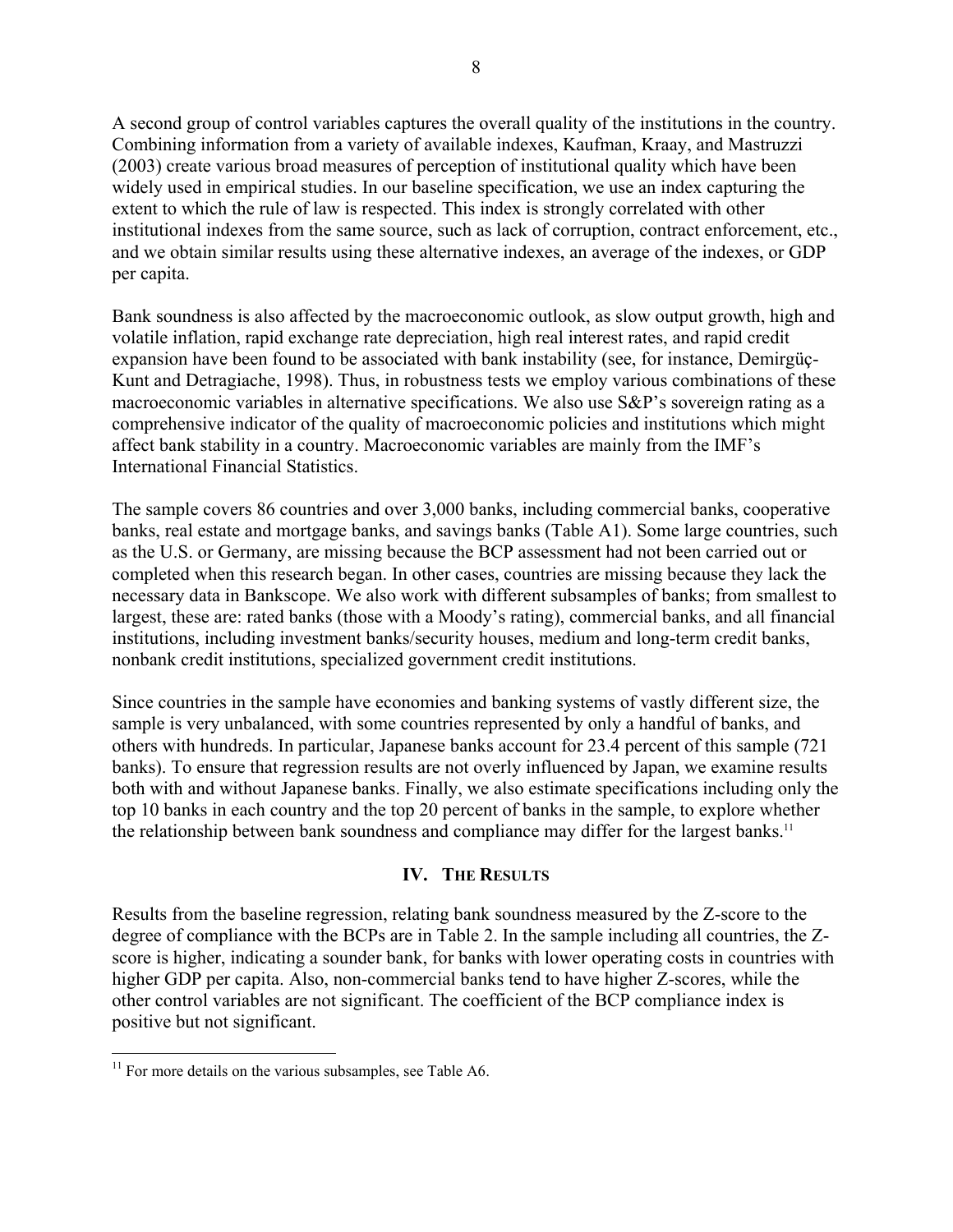If we exclude Japanese banks, which account for over 20 percent of the sample, the fit of the model improves markedly (the R-squared increases from 10 percent to 19 percent) and the coefficients of many regressors change substantially.12 This suggests that the variables explaining the Z-score of Japanese banks may be somewhat different than for the rest of the sample, perhaps because of the lingering effects of Japan's prolonged banking crisis on bank balance sheets. For example, in the sample excluding Japan inflation and the rule of law index are significant (with the expected coefficients), while GDP per capita is not (though the coefficient remains positive). Also, banks with a higher ratio of net loans to assets have higher Z-scores, perhaps because Basel regulation mandating minimum levels of risk-adjustment capital forces these banks to hold more equity. Also, in the sample excluding Japan larger banks have lower Z-scores, likely because they tend to hold less capital than smaller banks. Despite these differences, the coefficient of the BCP compliance index remains insignificantly different from zero also in the sample without Japanese banks. The same is true when we add to the regression additional macro controls, such as exchange rate appreciation, private credit, or the sovereign rating.

In the regressions reported in Table 3, we explore how the relationship between BCP compliance and bank soundness changes if we alter the sample composition to include various categories of financial institutions to explore whether BCP compliance may affect soundness for alternative types of banks. All these results refer to the sample excluding Japan, so that the overrepresentation of Japanese banks does not distort the results.

The first exercise is to examine the widest sample possible, i.e. one that includes investment banks/securities houses, medium and long-term credit banks, nonbank credit institutions, and specialized government credit institutions. These are institutions that in most countries are unlikely to fall under the perimeter of bank regulation and supervision, so we have excluded them from the baseline sample. When we include them, the sample size grows by 25 percent, but the main regression results are unchanged. In particular, bank soundness is not significantly affected by compliance with the BCPs.

If we restrict the sample to commercial banks only, thereby losing about 300 banks compared to the baseline sample, once again we find that regression results remain very close to the baseline. When we focus only on banks rated by Moody's, as in our earlier work, the sample shrinks considerably (to just over 300 banks), and the coefficient of the BCP compliance index becomes positive and significant, albeit only at the 10 percent confidence level. Thus, BCP compliance seems to have some positive effect on the soundness of this specific group of banks. To explore this issue further, we ask whether this result is driven by the fact that rated banks are larger banks. To do so, we consider two alternative samples: the first includes the largest 10 percent of banks within each country and the second includes the largest 20 percent of banks in the entire sample. In both cases, the BCP compliance index has an insignificant coefficient, as in the baseline sample.

The BCP compliance index is the weighted sum of compliance scores for several individual chapters of the Core Principles. Could it be that, even though overall compliance does not seem

 $\overline{a}$  $12$  Excluding other countries does not result in large changes in regression results.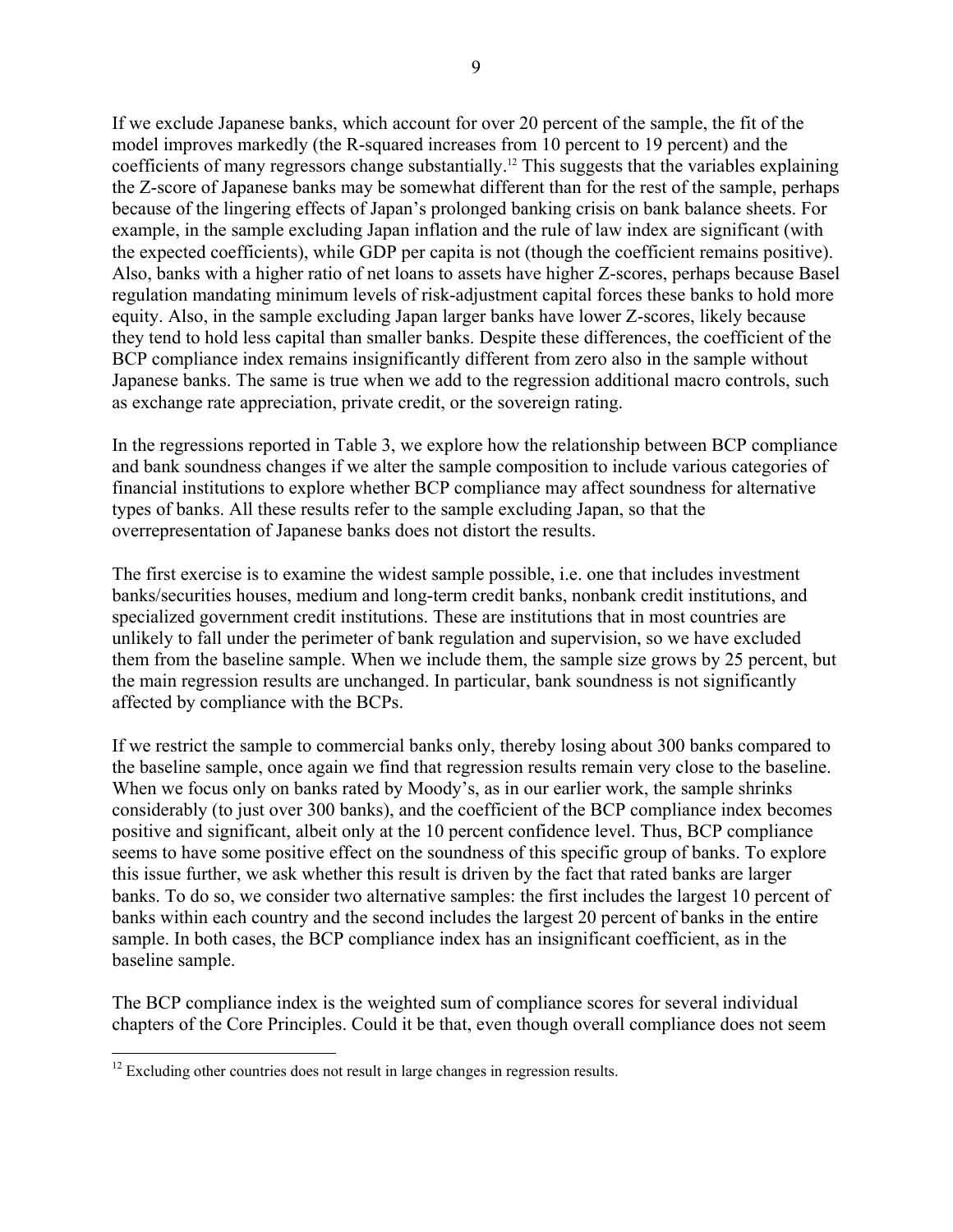to matter for bank soundness, some aspects of the Core Principles might be relevant? In fact, it may be possible that the overall index is not significant because of offsetting effects of its different components. In fact, in our previous study of Moody's ratings, we found that, although overall compliance did not seem to matter, higher financial strength ratings were associated with better compliance with principles related to information provision to supervisors.

We address this question by re-running the baseline regressions breaking down the compliance index into seven components, based on the standard grouping of principles used by the Basel Committee (Table 1). An important *caveat* is that compliance scores are fairly strongly correlated (see Appendix Table A5) , which may make it difficult to disentangle the effect of one set of principles from the others. We replicate the regression for different samples of banks to investigate the robustness of the results. The results are in Table 4. There is only one component of the compliance index that has a fairly robust relationship with bank Z-scores, and that is compliance with Chapter 2 of the BCP, i.e. principles having to do with supervisors' powers to regulate bank licensing and structure. Interestingly, this component of the index is *negatively* correlated with bank soundness, so that banks in countries were regulators have better defined powers to give out licenses and regulate bank activities tend to be riskier. This result holds in all the samples except those including only the largest banks.13 This finding supports the contention that supervisory systems that tend to empower supervisors do not work well (Barth, Caprio, and Levine, 2001, 2004, 2006).<sup>14</sup>

So far, we have considered individual bank risk. In principle, bank supervision and regulation should be primarily concerned with systemic risk, rather than individual bank risk, although in practice it is not always easy to make this distinction. Could it be that BCP compliance, while not relevant to individual bank soundness, is important to ensure the stability of system as a whole? To address this question, it would be ideal to test whether BCP compliance reduces the probability of a financial crisis. However, since crises are rare events, this type of test requires a panel of data; since we have BCP compliance assessments only at a point in time, we are restricted to cross-sectional data. Nonetheless, to explore this question we compute a rough measure of systemic soundness as the aggregate equivalent of the individual bank Z-score. More specifically, we aggregate profits and equity of all the banks in the country (for which we have data), we compute the standard deviation of aggregate profits, and then we compute an aggregate Z-score. This measure tells us by how many standard deviations banking system profits must fall to exhaust all the capital in the banking system. We then regress this measure on the BCP compliance score and a number of macroeconomic control variables.

The results are in Table 5. Our measure of systemic soundness is correlated with the macro variables as one might expect: higher growth, low inflation, low inflation volatility, appreciation of the currency, favorable sovereign ratings are all significantly associated with higher values of

1

<sup>&</sup>lt;sup>13</sup> Results are robust to introducing compliance to each subcomponent separately in the regression.

 $14$  We also find that compliance with Chapter 5, information disclosure, has a positive and significant coefficient, but only in the sample including Japan. In contrast, in DDT we found that compliance with information disclosure was a significant determinant of Moody's financial strength rating, and that this result was robust to dropping any individual country from the sample.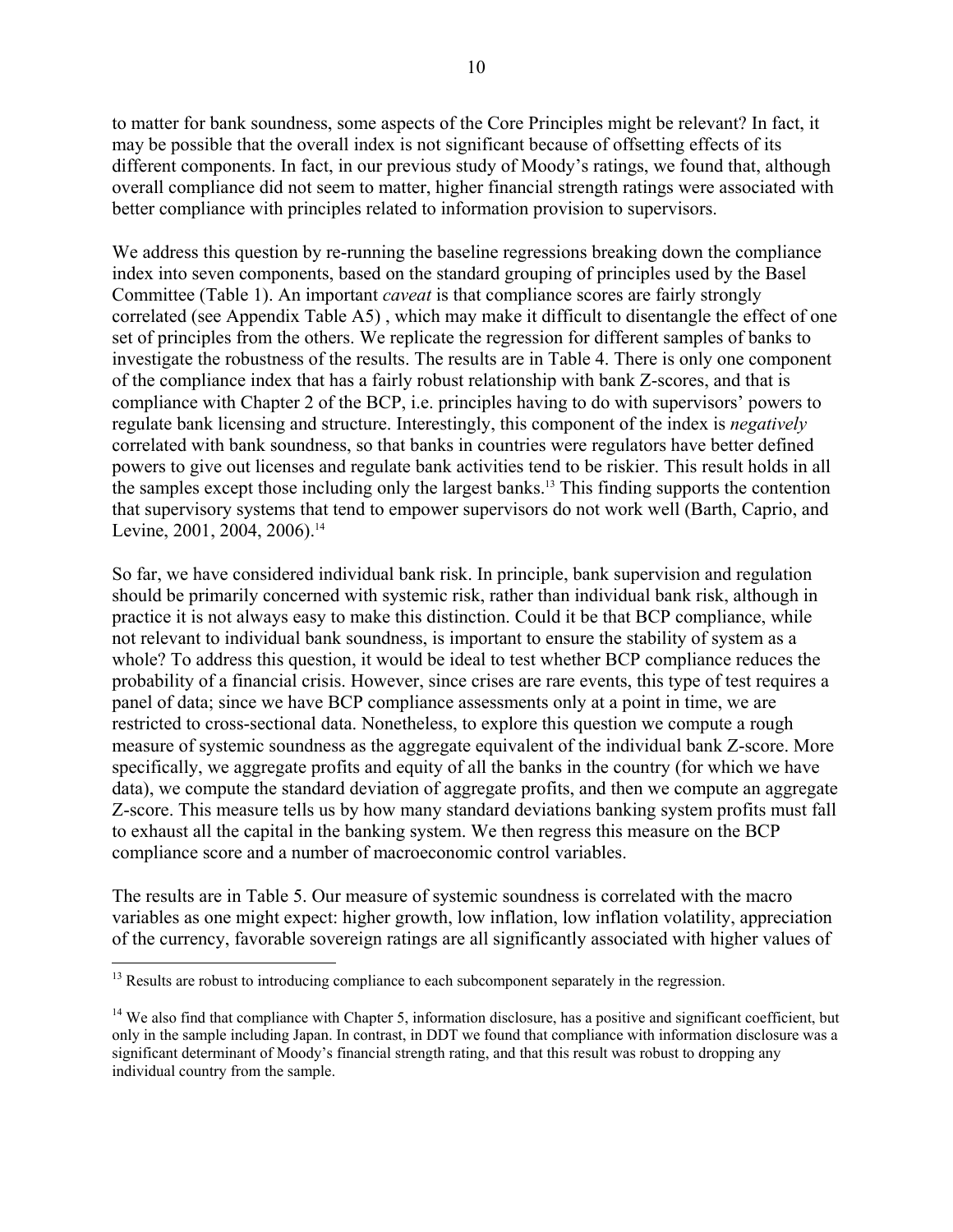the aggregate Z-score. Once again, though, the BCP compliance index does not seem to be a significant determinant of banking system soundness. Though it is positive, the coefficient of the BCP index is small and not statistically significant in any specification.

#### **V. CONCLUSIONS**

While the causes and consequences of the recent financial crisis will continue to be debated for years to come, there is emerging consensus that the crisis has revealed significant weaknesses in the regulatory and supervisory system. Resulting calls for reform have led to numerous proposals and policymakers in many countries are hard at work to upgrade their regulatory frameworks.<sup>15</sup> This paper seeks to inform the on-going reform process by providing an analysis of how existing regulations and their application are associated with bank soundness. Specifically, we study whether compliance with Basel Core Principles for effective banking supervision (BCPs) is associated with lower bank risk, as measured Z-scores.

We find no evidence of a robust statistical relationship linking better compliance with BCPs and improved bank soundness. The analysis of aggregate Z-scores to capture systemic stability issues yields similarly insignificant results. If anything, we find that compliance with a specific group of principles, those giving supervisors powers to regulate bank licensing and structure is associated with riskier banks, potentially suggesting that such powers may be misused in practice.

While our results may reflect the difficulty of capturing bank risk using accounting measures, or the inability of assessors to carry out evaluations that are comparable across countries, nevertheless they raise questions about the relevance of the Basel Core Principles, the current emphasis on these principles as key to effective supervision, and the wisdom of carrying out costly periodic compliance reviews of BCP implementation in the IMF/World Bank Financial Sector Assessment Programs.

 $\overline{a}$ 

<sup>&</sup>lt;sup>15</sup> See for example Acharya and Richardson (2009), Brunnermeier et al. (2009), Caprio et al. (2009), Financial Services Authority (2009), Demirgüç-Kunt and Serven (2009), Financial Stability Forum (2008), G-20 (2009), Goodhart, (2008a,b), Goodhart and Persuad (2008), Kashyap et al. (2008), U.S. Treasury (2009) and proposals by the Shadow Financial Regulatory Committee, which can be found on the American Enterprise Institute (AEI) website.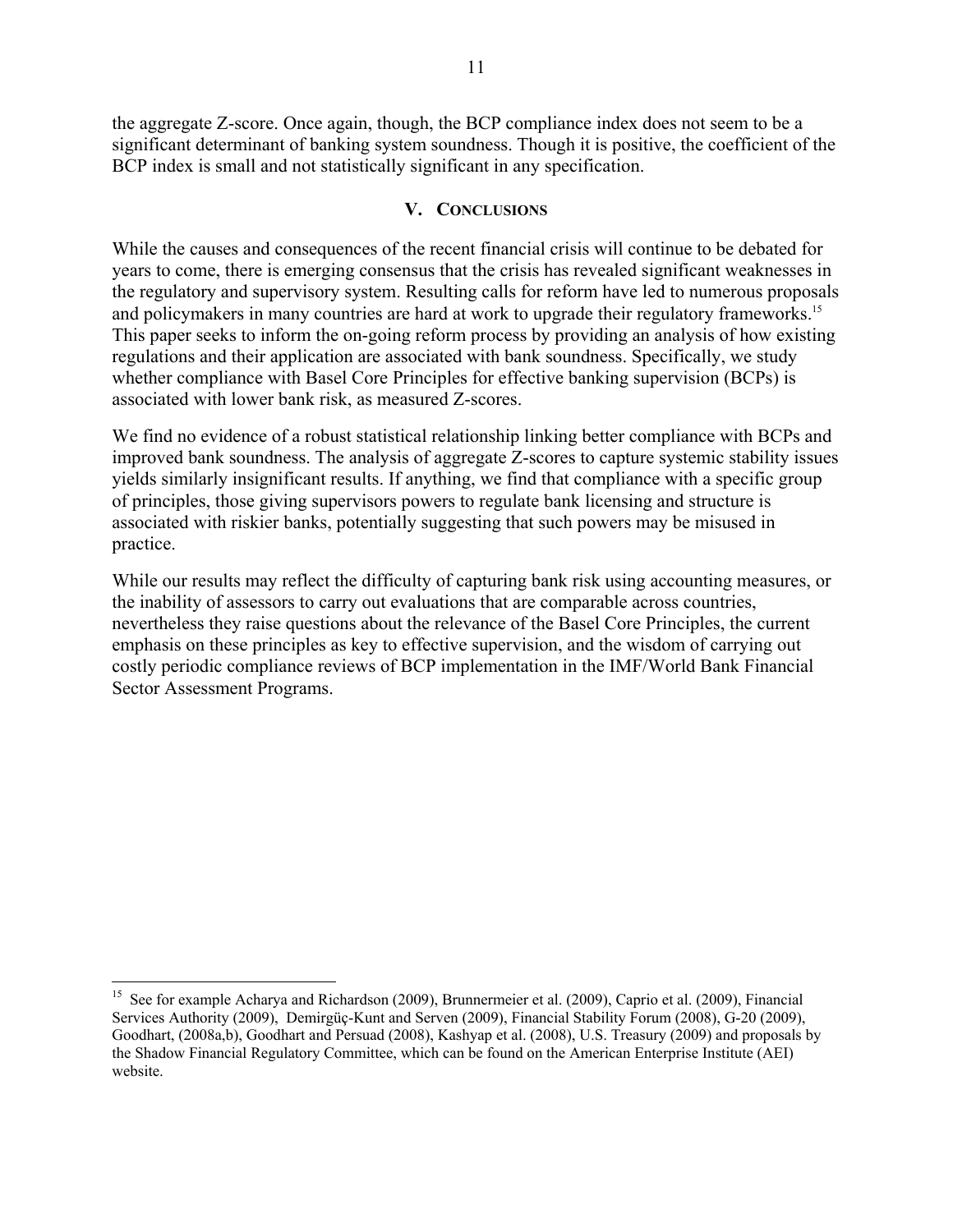#### **References**

Acharya, V., Richardson, M., 2009, Restoring Financial Stability, John Wiley & Sons.

- Barth, J.R., Caprio Jr., G., Levine, R., 2001, The Regulation and Supervision of Banks Around the World: A new Database. In: Litan, R.E., Herring, R.J. (Eds.), Integrating Emerging Market Countries into the Global Financial System, Brookings–Wharton Papers in Financial Services. Brookings Institution Press, Washington, pp. 183–240.
- ———, 2004. Bank Regulation and Supervision: What Works Best? J. Finan. Intermediation 13:2, 205–248.
- ———, 2006. Rethinking Bank Supervision and Regulation: Until Angels Govern. Cambridge University Press, Cambridge, MA.
- Boyd, J.H., Runkle, D.E., 1993. Size and Performance of Banking Firms. J. Monet. Econ*.* 31:1, 47–67.
- Brunnermeier, M., Crockett, A., Good hart, C., Persaud, A., Shin, H., 2009. The Fundamental Principals of Financial Regulation: 11th Geneva Report on the World Economy.
- Caprio, G.; Demirgüç-Kunt, A., Kane, E., 2009. The 2007 Meltdown in Structured Securitization: Searching for Lessons not Scapegoats. World Bank mimeo.
- Cihak, M., Tieman, A., 2008. Quality of Financial Sector Regulation and Supervision Around the World. IMF Working Paper 08/190. International Monetary Fund, Washington.
- Das, U.S., Iossifov, P., Podpiera, R., Rozkhov, D., 2005. Quality of Financial Policies and Financial System Stress. IMF Working Paper 05/173. International Monetary Fund, Washington.
- Demirgüç-Kunt, A., Detragiache, E., 1998. Determinants of Banking Crises in Developed and Developing Countries. *IMF Staff Papers* 45:1. International Monetary Fund, Washington.
- Demirgüç-Kunt, A., Detragiache, E., Tressel, T., 2008. Banking on the Principles: Compliance with Basel Core Principles and Bank Soundness. J. Finan. Intermediation 17, 511-42.
- Demirgüç-Kunt, A., Serven, L. 2009. Are all the Sacred Cows Dead? Implications of the Financial Crisis for Macro and Financial Policies. World Bank mimeo.
- Financial Services Authority, 2009, "The Turner Review: A Regulatory Response to the Global Banking Crisis", London (March).
- Financial Stability Forum, 2008, "Report of the Financial Stability Forum on Enhancing Market and Institutional Resilience", Basel (April).

G-20, 2009, "Declaration on Strengthening the Financial System", London (April).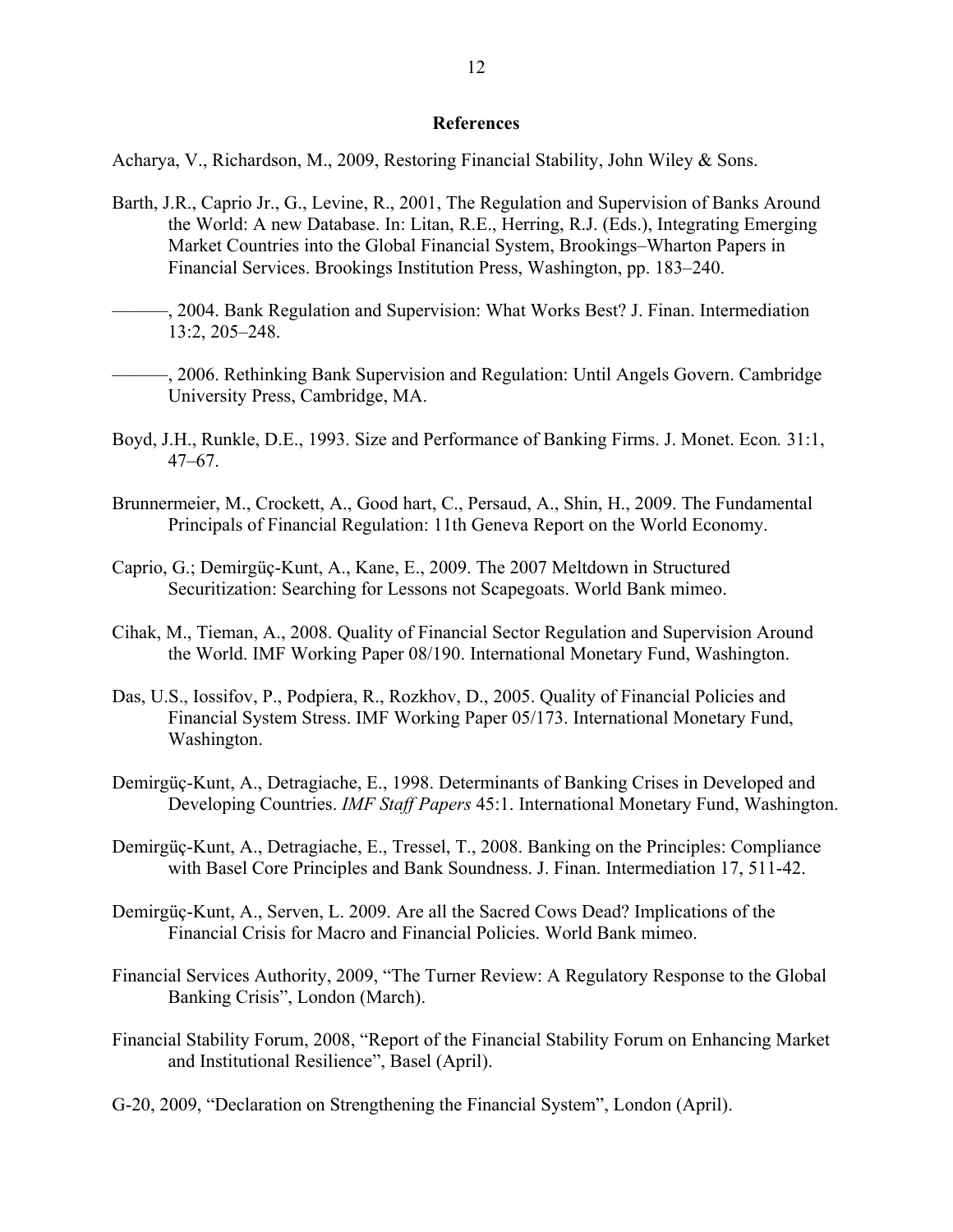- Goodhart, C., 2008a. "The Regulatory Response to the Financial Crisis", CESIfo Working Paper 2257.
- Goodhart, C., 2008b. "Central Banks' Function to Maintain Financial Stability: an Uncompleted Task", in R. Baldwin and B. Eichengreen (eds.), What G20 Leaders must do to Stabilize our Economy and Fix the Financial System, available at http://www.voxeu.org/index.php?q=node/2543
- Goodhart, C., Persaud,A. 2008. "A Party Pooper's Guide to Financial Stability," Letter to the Editor, The Financial Times, June 4.
- Kaufmann, D., Kraay, A., Mastruzzi, M., 2003. Governance Matters III: Governance Indicators for 1996–2002. World Bank, Washington.
- Kashyap, A., Rajan, R., and Stein, J. (2008) "Rethinking Capital Regulation", unpublished manuscript.
- Laeven, L., Levine, R., 2008. Bank Governance, Regulation, and Risk Taking. Brown University mimeo.
- Podpiera, R., 2004. Does Compliance with Basel Core Principles Bring any Measurable Benefits? IMF Working Paper 04/204. International Monetary Fund, Washington.
- Sundararajan, V., Marston, D., Basu, R., 2001. Financial System Standards and Financial Stability—The case of Basel Core Principles. IMF Working Paper 01/62. International Monetary Fund, Washington.
- U.S. Treasury, 2009, "Financial Regulatory Reform: A New Foundation", Washington (June).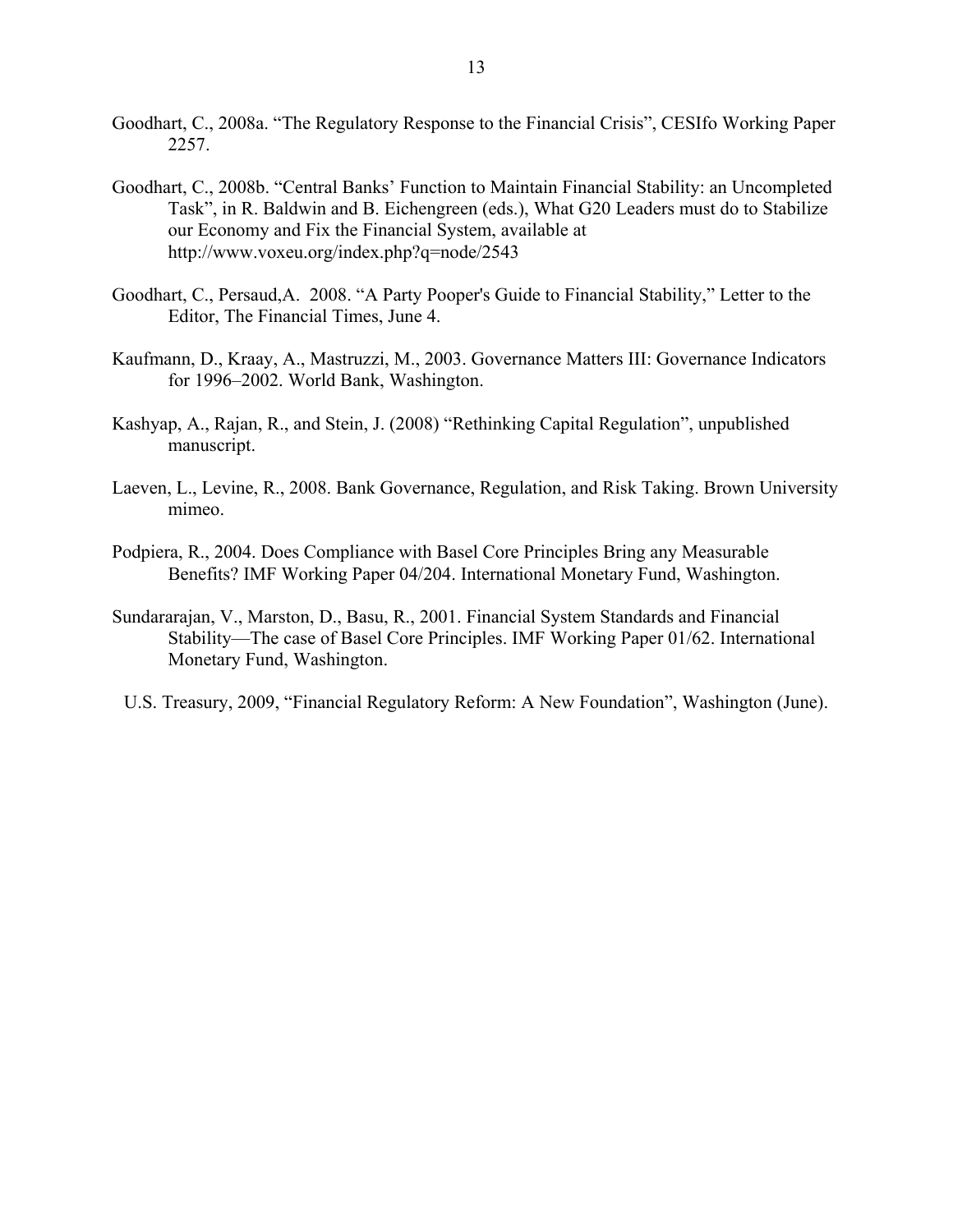## **Table 1. Basel Core Principles—Definitions**

## **Chapter 1: Preconditions for Effective Banking Supervision**

Principle 1. Objectives, autonomy, powers, and resources

Principle 1(1). There should be clear responsibilities and objectives set by legislations for each supervisory agency

Principle 1(2). Each supervisory agency should possess adequate resources to meet the objective set, provided on terms that do not undermine the autonomy, integrity and independence of supervisory agency

Principle 1(3). A suitable framework of banking laws, setting bank minimum standard, including provisions related to authorization of banking establishments and their supervision

Principle 1(4). The legal framework should provide power to address compliance with laws as well as safety and soundness concerns

Principle 1(5). The legal framework should provide protection of supervisors for actions taken in good faith in the course of performing supervisory duties

Principle 1(6). There should be arrangements of interagency cooperation, including with foreign supervisors, for sharing information and protecting the confidentiality of such information

## **Chapter 2: Licensing and Structure**

Principle 2. Definition of permissible activities

Principle 3. Right to set licensing criteria and reject applications for establishments that do meet the standard sets.

Principle 4. Authority to review and reject proposals of significant ownership changes.

Principle 5. Authority to establish criteria for reviewing major acquisitions or investments

## **Chapter 3: Prudential Regulations and Requirements**

Principle 6. Prudent and appropriate risk adjusted capital adequacy ratios must be set

Principle 7. Supervisors should evaluate banks' credit policies

Principle 8. Banks should adhere to adequate loan evaluation and loan-loss provisioning policies

Principle 9. Supervisors should set limits to restrict large exposures, and concentration in bank portfolios should be identifiable

Principle 10. Supervisors must have in place requirements to mitigate the risks associated with related lending

Principle 11. Policies must be in place to identify, monitor and control country risks, and to maintain reserves against such risks

Principle 12. Systems must be in place to accurately measure, monitor and adequately control markets risks and supervisors should have powers to impose limits or capital charge on such exposures

Principle 13. Banks must have in place a comprehensive risk management process to identify, measure, monitor and control all other material risks and, if needed, hold capital against such risks

Principle 14. Banks should have internal control and audit systems in place.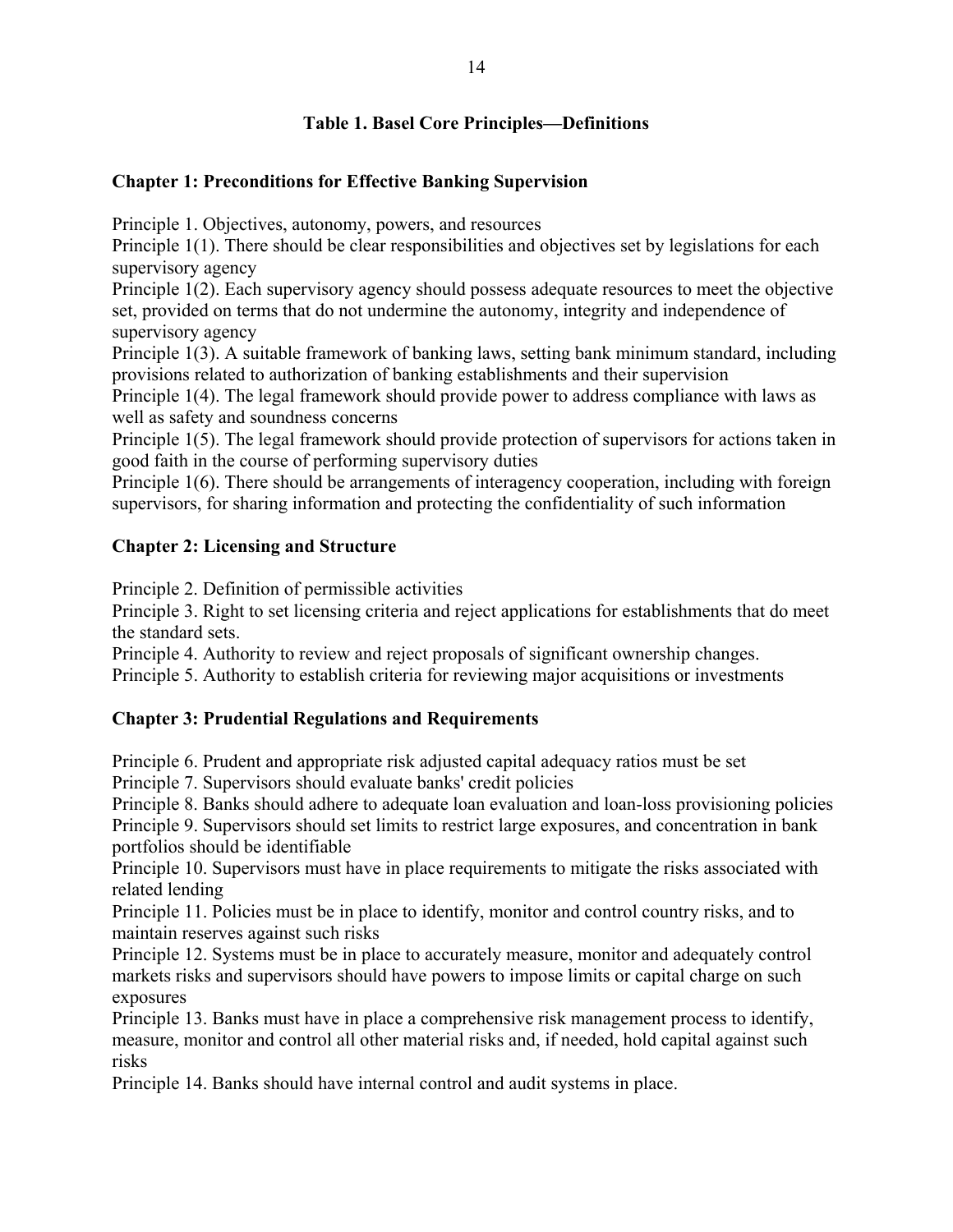Principle 15. Adequate policies, practices and procedures should be in place to promote high ethical and professional standards and prevent the bank being used by criminal elements

## **Chapter 4: Methods of On-Going Supervision**

Principle 16. An effective supervisory system should consist of on-site and off-site supervision Principle 17. Supervisors should have regular contact with bank management Principle 18. Supervisors must have a means of collecting, reviewing and analyzing prudential reports and statistics returns from banks on a solo and consolidated basis Principle 19. Supervisors must have a means of independent validation of supervisory information either through on-site examinations or use of external auditors Principle 20. Supervisors must have the ability to supervise banking groups on a consolidated basis

## **Chapter 5: Information Requirements**

Principle 21. Each bank must maintain adequate records that enable the supervisor to obtain a true and fair view of the financial condition of the bank of the bank, and must publish on a regular basis financial statements that fairly reflect its condition

## **Chapter 6: Formal Powers of Supervisors**

Principle 22. Adequate supervisory measures must be in place to bring about corrective action when banks fail to meet prudential requirement when there are regulatory violations, or when depositors are threatened in any other way. This should include the ability to revoke the banking license or recommend its revocation.

## **Chapter 7: Cross-Border Banking**

Principle 23. Supervisors must practice global consolidated supervision over internationally active banks, adequately monitor and apply prudential norms to all aspects of the business conducted by these banks.

Principle 24. Consolidated supervision should include establishing contact and information exchange with the various supervisors involved, primarily host country supervisory authorities Principle 25. Supervisors must require the local operations of foreign banks to be conducted at the same standards as required of domestic institutions, and must have powers to share information needed by the home country supervisors of those banks

Source: *Core Principles for Effective Banking Supervision*, Basel Committee on Banking Supervision, Basel, September 1997.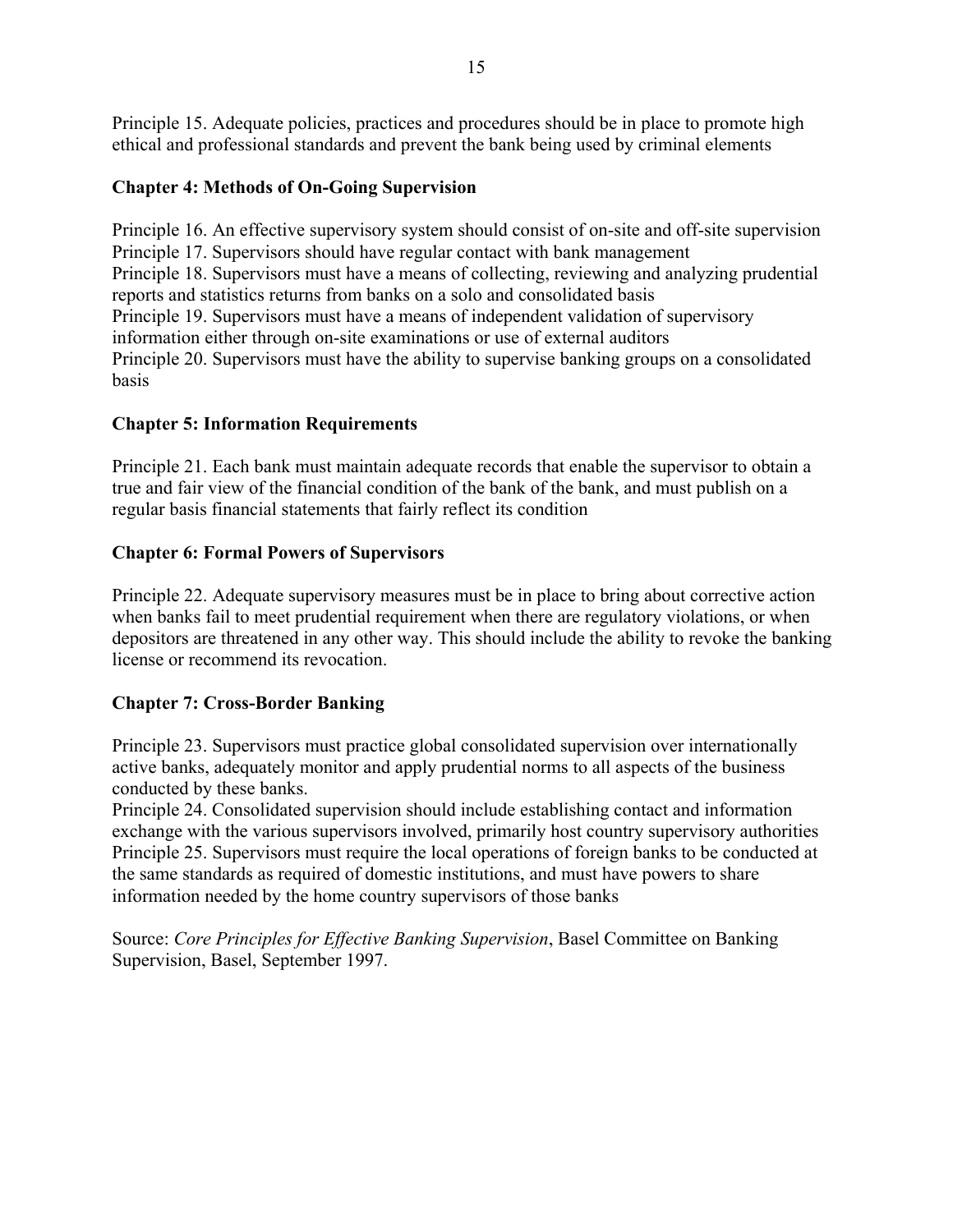|                        | All<br>countries | <b>Excluding</b><br>Japan | <b>Excluding</b><br>Japan | <b>Excluding</b><br>Japan | <b>Excluding</b><br>Japan |
|------------------------|------------------|---------------------------|---------------------------|---------------------------|---------------------------|
|                        | (1)              | (2)                       | (3)                       | (4)                       | (5)                       |
| BCP overall compliance | 0.310            | $-0.188$                  | $-0.155$                  | $-0.217$                  | $-0.389$                  |
|                        | (0.490)          | (0.332)                   | (0.333)                   | (0.342)                   | (0.387)                   |
| Non-commercial bank    | $0.287***$       | $0.529***$                | $0.529***$                | $0.532***$                | $0.457***$                |
|                        | (0.088)          | (0.122)                   | (0.120)                   | (0.122)                   | (0.163)                   |
| Rated banks            | 0.071            | 0.148                     | 0.171                     | 0.154                     | 0.175                     |
|                        | (0.127)          | (0.111)                   | (0.112)                   | (0.110)                   | (0.108)                   |
| Net loans/total assets | 0.003            | $0.005***$                | $0.005***$                | $0.005***$                | $0.005***$                |
|                        | (0.003)          | (0.001)                   | (0.001)                   | (0.001)                   | (0.001)                   |
| Total assets           | $-0.043$         | $-0.060**$                | $-0.067***$               | $-0.063**$                | $-0.066**$                |
|                        | (0.034)          | (0.026)                   | (0.025)                   | (0.026)                   | (0.027)                   |
| Overheads/total assets | $-2.978***$      | $-3.625***$               | $-3.631***$               | $-3.590***$               | $-2.648***$               |
|                        | (0.753)          | (0.740)                   | (0.763)                   | (0.738)                   | (0.873)                   |
| Index of rule of law   | 0.107            | $0.201***$                | $0.179**$                 | 0.106                     | $-0.149$                  |
|                        | (0.092)          | (0.066)                   | (0.072)                   | (0.102)                   | (0.181)                   |
| GDP growth             | $7.512**$        | 1.595                     | 1.315                     | 2.418                     | 4.475                     |
|                        | (3.673)          | (3.041)                   | (2.983)                   | (3.303)                   | (2.809)                   |
| Inflation              | $-0.520$         | $-1.000***$               | $-0.519$                  | $-0.773***$               | $-0.662**$                |
|                        | (0.525)          | (0.245)                   | (0.467)                   | (0.263)                   | (0.320)                   |
| Standard deviation of  |                  |                           |                           |                           |                           |
| inflation              | $-0.622$         | 0.074                     | $-0.263$                  | $-0.160$                  | $-0.416$                  |
|                        | (0.799)          | (0.969)                   | (1.111)                   | (0.946)                   | (0.773)                   |
| Exchange rate          |                  |                           |                           |                           |                           |
| appreciation           |                  |                           | 0.695                     |                           |                           |
|                        |                  |                           | (0.656)                   |                           |                           |
| Private credit         |                  |                           |                           | 0.003                     |                           |
|                        |                  |                           |                           | (0.002)                   |                           |
| Sovereign rating       |                  |                           |                           |                           | $0.076**$                 |
|                        |                  |                           |                           |                           | (0.030)                   |
| Constant               | 2.941 ***        | $3.825***$                | 3.957***                  | $3.712***$                | $3.125***$                |
|                        | (0.907)          | (0.610)                   | (0.560)                   | (0.651)                   | (0.712)                   |
| Number of observations | 3072             | 2351                      | 2313                      | 2351                      | 1867                      |
| R-squared              | 0.103            | 0.191                     | 0.194                     | 0.194                     | 0.196                     |

# **Table 2. BCP Compliance and Bank Z-Scores: Baseline Results**

Note: \*\*\* p<0.01, \*\* p<0.05, \* p<0.1

Standard errors are clustered by country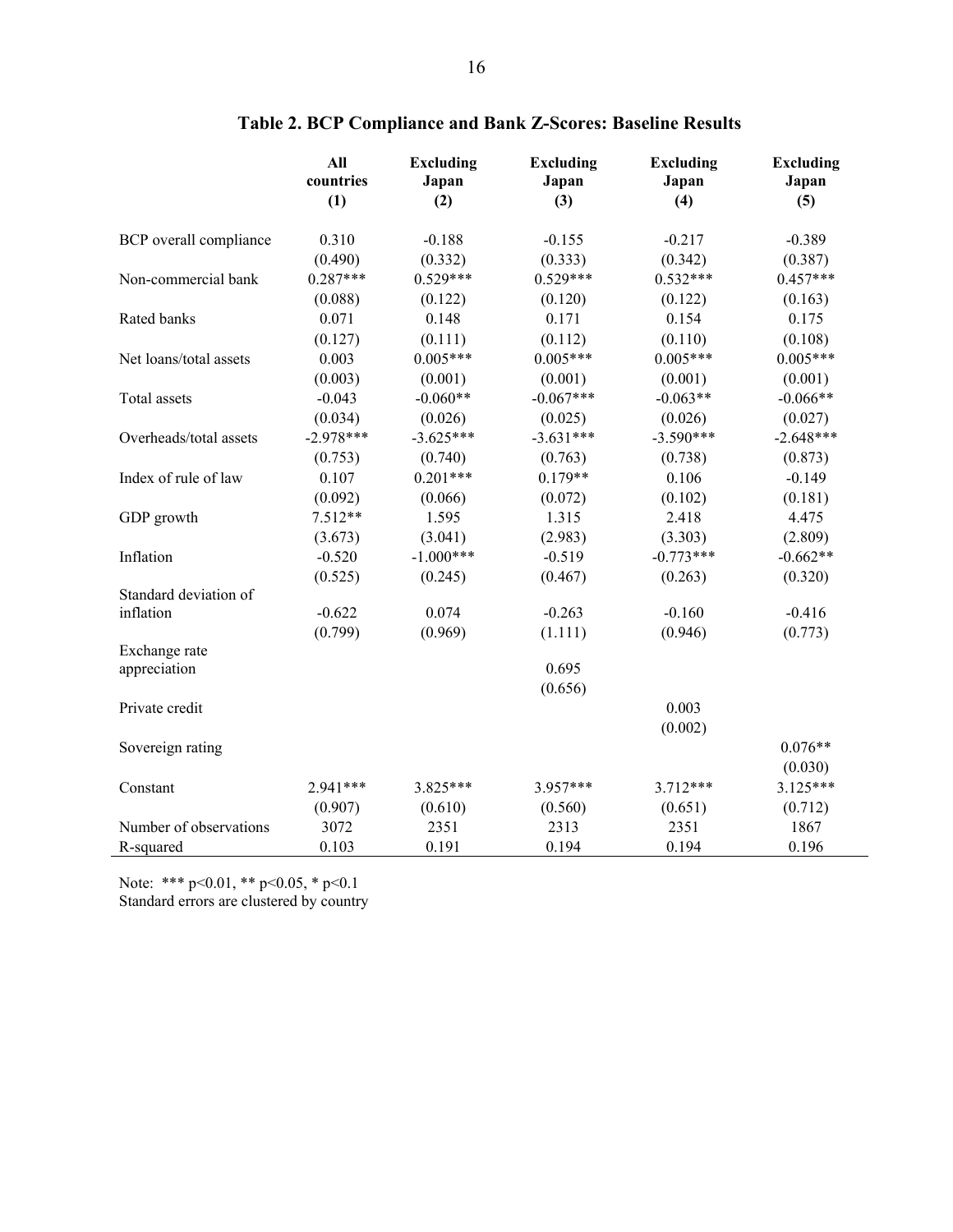|                                 | <b>Excluding Japan</b> | <b>Excluding Japan</b> | <b>Excluding Japan</b> | <b>Excluding Japan</b> | <b>Excluding Japan</b><br>only top 20% |
|---------------------------------|------------------------|------------------------|------------------------|------------------------|----------------------------------------|
|                                 | include                |                        |                        | only top 10 banks      | largest banks in                       |
|                                 | unregulated            | only commercial        | only rated             | in each country        | sample                                 |
|                                 | (1)                    | (2)                    | (3)                    | (4)                    | (5)                                    |
|                                 | logZscore              | logZscore              | logZscore              | logZscore              | logZscore                              |
| BCP overall compliance          | $-0.185$               | $-0.289$               | 1.295*                 | $-0.096$               | 0.932                                  |
|                                 | (0.325)                | (0.288)                | (0.746)                | (0.396)                | (0.654)                                |
| Non-commercial bank             | 0.111                  | 0.000                  | $0.565**$              | 0.164                  | $0.701***$                             |
|                                 | (0.075)                | (0.000)                | (0.228)                | (0.193)                | (0.146)                                |
| Rated banks                     | 0.166                  | 0.157                  | 0.000                  | 0.170                  | $0.340***$                             |
|                                 | (0.106)                | (0.123)                | (0.000)                | (0.112)                | (0.122)                                |
| Net loans/total assets          | $0.006***$             | $0.004***$             | 0.004                  | $0.004*$               | $0.006***$                             |
|                                 | (0.001)                | (0.001)                | (0.004)                | (0.002)                | (0.002)                                |
| Total assets                    | $-0.061**$             | $-0.070**$             | $-0.077$               | $-0.053$               | $-0.070$                               |
|                                 | (0.028)                | (0.028)                | (0.057)                | (0.036)                | (0.081)                                |
| Overheads/total assets          | $-2.879***$            | $-3.451***$            | $-7.219**$             | $-5.887***$            | $-6.420***$                            |
|                                 | (0.578)                | (0.842)                | (3.329)                | (1.734)                | (1.699)                                |
| Index of rule of law            | $0.190***$             | $0.201***$             | 0.079                  | 0.118                  | $-0.014$                               |
|                                 | (0.057)                | (0.065)                | (0.169)                | (0.094)                | (0.130)                                |
| GDP growth                      | 1.821                  | 3.059                  | 3.737                  | 0.343                  | $-2.031$                               |
|                                 | (2.845)                | (3.025)                | (5.811)                | (3.332)                | (5.300)                                |
| Inflation                       | $-0.946***$            | $-1.006***$            | 0.021                  | $-0.170$               | $-0.190$                               |
|                                 | (0.248)                | (0.222)                | (0.412)                | (0.555)                | (0.464)                                |
| Standard deviation of inflation | 0.104                  | 0.111                  | $-1.549$               | $-2.615**$             | $-4.238*$                              |
|                                 | (0.985)                | (0.884)                | (1.094)                | (1.216)                | (2.323)                                |
| Constant                        | $3.709***$             | $4.032***$             | 3.341**                | 3.874***               | 3.376**                                |
|                                 | (0.636)                | (0.632)                | (1.406)                | (0.801)                | (1.662)                                |
| Number of observations          | 2962                   | 2019                   | 318                    | 663                    | 532                                    |
| R-squared                       | 0.127                  | 0.103                  | 0.205                  | 0.127                  | 0.318                                  |

# **Table 3. BCP Compliance and Bank Z-scores: Alternative Samples**

Note: \*\*\* p<0.01, \*\* p<0.05, \* p<0.1

Standard errors are clustered by country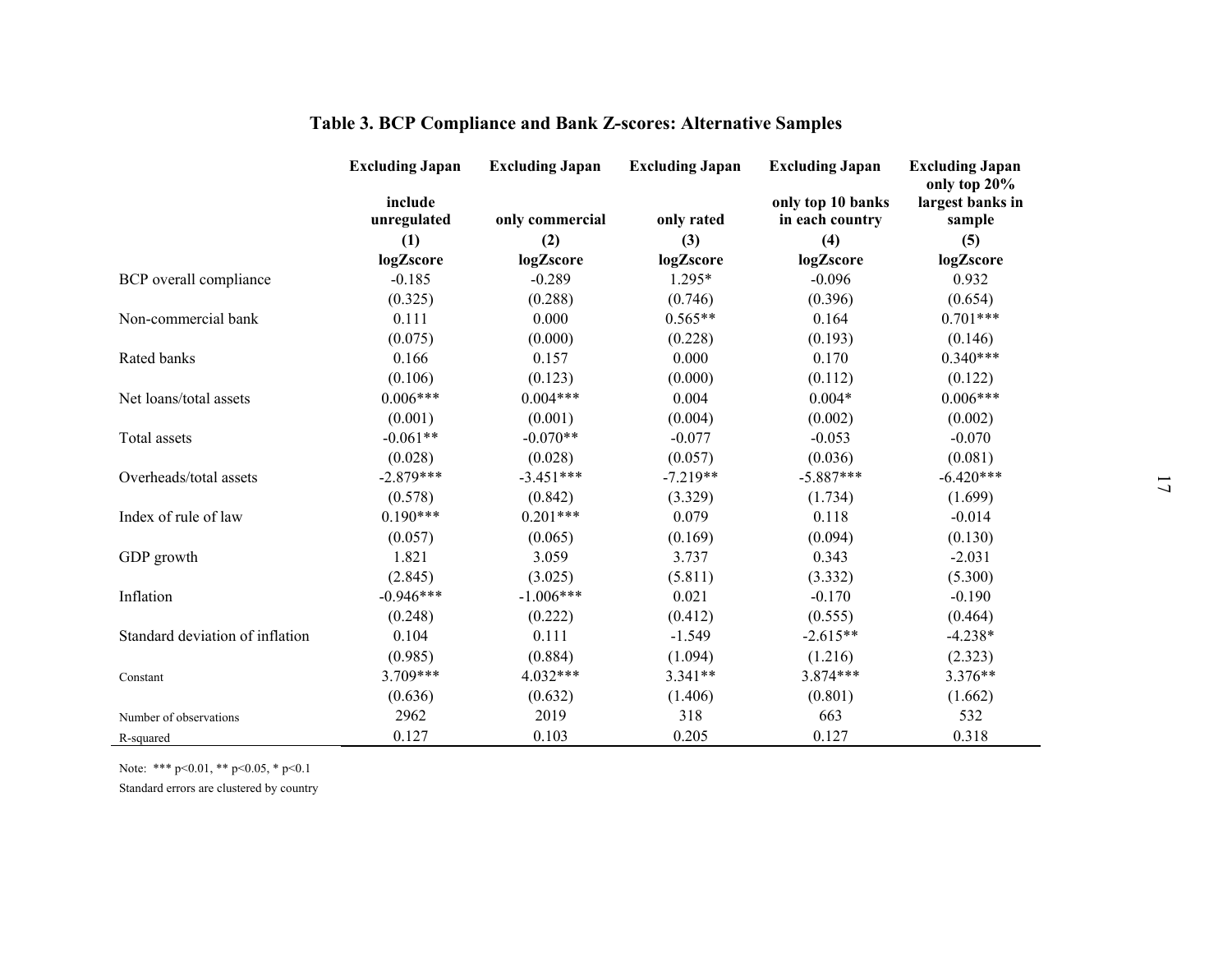|                                 | <b>Baseline</b> | include<br>Japan | include<br>unregula<br>ted | only<br>commerci<br>al | only<br>rated | only top<br>10 banks<br>in each<br>country | only top<br>20%<br>banks in<br>sample |
|---------------------------------|-----------------|------------------|----------------------------|------------------------|---------------|--------------------------------------------|---------------------------------------|
|                                 | (1)             |                  | (7)                        | (8)                    | (9)           | (10)                                       | (11)                                  |
| Non-commercial bank             | $0.548***$      | $0.430***$       | 0.119                      |                        | $0.401*$      | 0.037                                      | $0.668***$                            |
|                                 | (0.124)         | (0.098)          | (0.079)                    |                        | (0.213)       | (0.210)                                    | (0.164)                               |
| Rated banks                     | $0.193*$        | 0.069            | $0.184*$                   | 0.172                  |               | 0.183                                      | $0.307***$                            |
|                                 | (0.112)         | (0.137)          | (0.106)                    | (0.125)                |               | (0.130)                                    | (0.098)                               |
| Net loans/total assets          | $0.005***$      | 0.003            | $0.006***$                 | $0.004***$             | 0.004         | $0.006**$                                  | $0.007***$                            |
|                                 | (0.001)         | (0.003)          | (0.001)                    | (0.001)                | (0.003)       | (0.003)                                    | (0.002)                               |
| Total assets                    | $-0.062**$      | $-0.022$         | $-0.053**$                 | $-0.061**$             | $-0.077$      | $-0.031$                                   | $-0.032$                              |
|                                 | (0.025)         | (0.040)          | (0.026)                    | (0.028)                | (0.053)       | (0.038)                                    | (0.059)                               |
| Overheads/total assets          | $-2.909**$      | $-2.011*$        | $-2.426***$                | $-2.750**$             | $5.551**$     | $6.473***$                                 | $-4.973**$                            |
|                                 | (1.255)         | (1.150)          | (0.854)                    | (1.279)                | (2.671)       | (2.099)                                    | (2.112)                               |
| Index of rule of law            | $0.235***$      | $0.133*$         | $0.199***$                 | $0.211***$             | 0.116         | 0.114                                      | 0.018                                 |
|                                 | (0.057)         | (0.076)          | (0.055)                    | (0.059)                | (0.260)       | (0.110)                                    | (0.208)                               |
| GDP growth                      | 2.894           | $6.868**$        | 3.091                      | 4.228                  | 3.612         | 0.215                                      | $-0.254$                              |
|                                 | (3.034)         | (3.336)          | (2.709)                    | (3.079)                | (5.704)       | (4.069)                                    | (4.723)                               |
| Inflation                       | $-0.850**$      | $-0.652$         | $-1.027***$                | $-0.939***$            | 0.521         | $-0.444$                                   | $-0.300$                              |
|                                 | (0.370)         | (0.438)          | (0.321)                    | (0.337)                | (0.735)       | (0.587)                                    | (0.595)                               |
| Standard deviation of inflation | $-0.222$        | $-0.163$         | 0.178                      | $-0.133$               | $-1.910$      | $-3.471$                                   | $-5.030*$                             |
|                                 | (1.295)         | (1.412)          | (1.284)                    | (1.181)                | (2.239)       | (2.223)                                    | (2.644)                               |
| Index chapter 1                 | 0.147           | 0.192            | 0.224                      | 0.114                  | 0.221         | 0.181                                      | 0.323                                 |
|                                 | (0.166)         | (0.188)          | (0.147)                    | (0.152)                | (0.278)       | (0.200)                                    | (0.296)                               |
| Index chapter 2                 | $0.512***$      | $-0.366**$       | $-0.549***$                | $-0.428***$            | $-0.017$      | $0.482***$                                 | $-0.034$                              |
|                                 | (0.134)         | (0.151)          | (0.123)                    | (0.120)                | (0.376)       | (0.152)                                    | (0.289)                               |
| Index chapter 3                 | 0.137           | $0.433***$       | 0.069                      | 0.083                  | 0.285         | $-0.066$                                   | $-0.229$                              |
|                                 | (0.152)         | (0.145)          | (0.149)                    | (0.138)                | (0.407)       | (0.174)                                    | (0.297)                               |
| Index chapter 4                 | 0.030           | $-0.365**$       | 0.181                      | 0.083                  | $-0.286$      | 0.280                                      | $0.368*$                              |
|                                 | (0.179)         | (0.144)          | (0.147)                    | (0.157)                | (0.403)       | (0.172)                                    | (0.207)                               |
| Index chapter 5                 | 0.041           | $0.252**$        | 0.011                      | 0.027                  | 0.362         | $-0.096$                                   | $-0.038$                              |
|                                 | (0.129)         | (0.111)          | (0.128)                    | (0.124)                | (0.262)       | (0.121)                                    | (0.206)                               |
| Index chapter 6                 | $0.110**$       | $-0.044$         | 0.053                      | 0.104                  | 0.073         | 0.083                                      | 0.149                                 |
|                                 | (0.049)         | (0.053)          | (0.048)                    | (0.075)                | (0.157)       | (0.071)                                    | (0.113)                               |
| Index chapter 7                 | $-0.129$        | $-0.143$         | $-0.156*$                  | $-0.154*$              | $-0.092$      | $-0.072$                                   | $-0.263$                              |
|                                 | (0.098)         | (0.113)          | (0.087)                    | (0.089)                | (0.240)       | (0.108)                                    | (0.234)                               |
| Constant                        | $4.116***$      | 2.935***         | 3.803***                   | $4.046***$             | $3.044*$      | 3.787***                                   | $2.516*$                              |

 $(0.527)$   $(0.757)$   $(0.521)$   $(0.588)$   $(1.634)$   $(0.872)$   $(1.457)$ Number of observations 2049 2770 2611 1722 294 480 503 R-squared 0.235 0.152 0.164 0.137 0.261 0.170 0.365

# **Table 4. BCP Compliance--Individual Chapters**

Note: \*\*\* p<0.01, \*\* p<0.05, \* p<0.1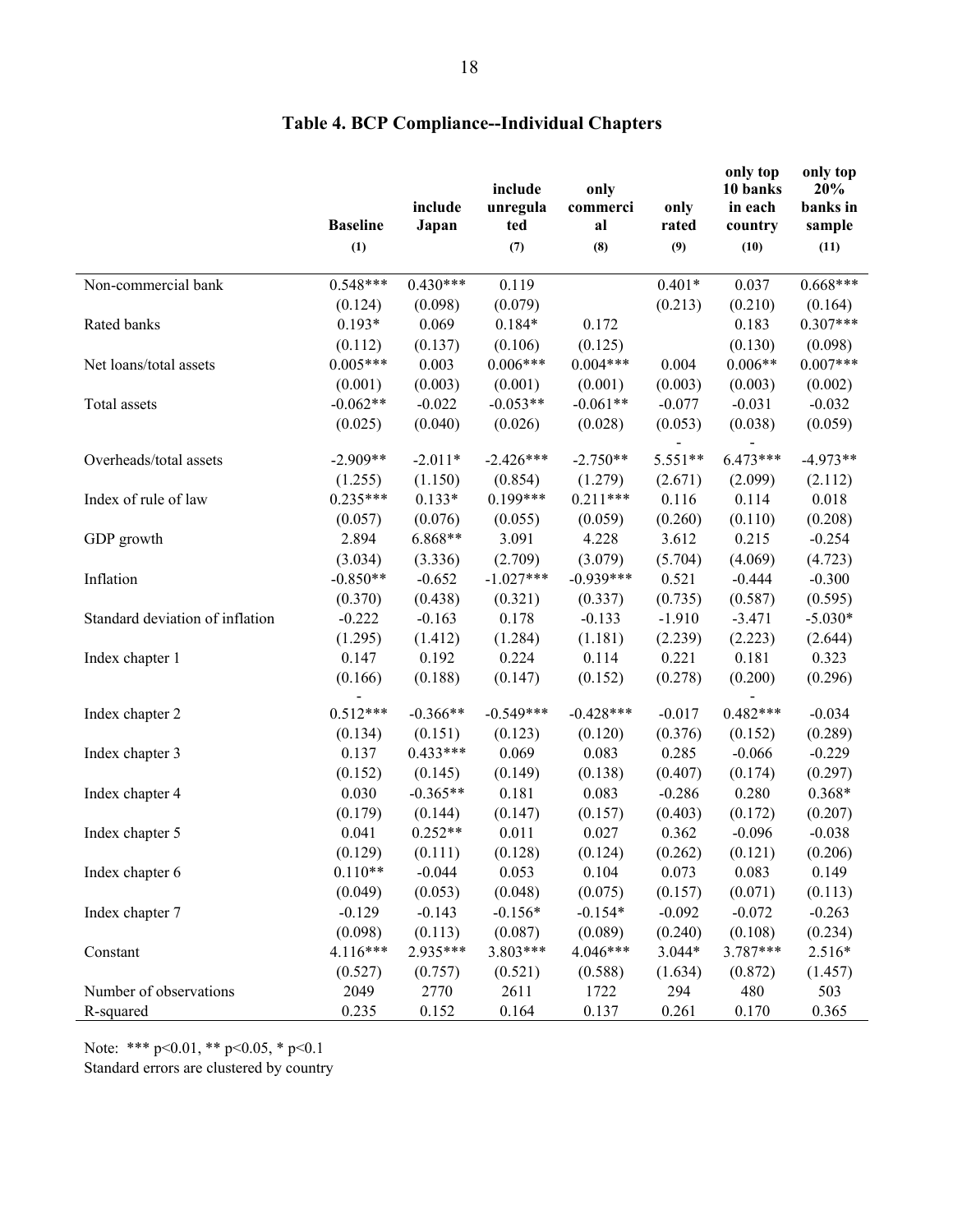|                                 | (1)        | (2)         | (3)        | (4)        | (5)        | (6)        | (7)        |
|---------------------------------|------------|-------------|------------|------------|------------|------------|------------|
| BCP overall compliance          | 0.075      | 0.141       | 0.276      | 0.069      | 0.439      | 0.558      | $-0.256$   |
|                                 | (0.167)    | (0.315)     | (0.617)    | (0.159)    | (0.970)    | (1.403)    | $(-0.463)$ |
| Index of rule of law            | 0.017      | 0.019       | $-0.008$   | 0.024      |            |            |            |
|                                 | (0.165)    | (0.183)     | $(-0.076)$ | (0.237)    |            |            |            |
| GDP growth                      | 1.909***   |             |            |            | $2.023***$ | $2.185***$ | $1.573**$  |
|                                 | (3.651)    |             |            |            | (3.647)    | (3.772)    | (2.508)    |
| Inflation                       |            | $-1.582***$ |            |            |            |            |            |
|                                 |            | $(-3.549)$  |            |            |            |            |            |
| Standard deviation of inflation |            |             | $-2.408**$ |            |            |            |            |
|                                 |            |             | $(-2.012)$ |            |            |            |            |
| Exchange rate appreciation      |            |             |            | 2.289***   |            |            |            |
|                                 |            |             |            | (3.665)    |            |            |            |
| GDP per capita                  |            |             |            |            | $-0.013$   |            |            |
|                                 |            |             |            |            | $(-0.965)$ |            |            |
| Private credit                  |            |             |            |            |            | $-0.005**$ |            |
|                                 |            |             |            |            |            | $(-2.205)$ |            |
| Index of sovereign rating       |            |             |            |            |            |            | $0.055*$   |
|                                 |            |             |            |            |            |            | (1.890)    |
| Constant                        | $1.509***$ | $1.501***$  | $1.386***$ | $1.586***$ | $1.344***$ | $1.395***$ | $1.113***$ |
|                                 | (4.690)    | (4.664)     | (4.473)    | (5.049)    | (4.623)    | (5.348)    | (2.899)    |
| Number of observations          | 83         | 83          | 83         | 85         | 83         | 83         | 54         |
|                                 |            |             |            |            |            |            |            |
| R-squared                       | 0.088      | 0.065       | 0.055      | 0.073      | 0.098      | 0.123      | 0.212      |

**Table 5. BCP Compliance and System-Wide Risk**

Note: \*\*\* p<0.01, \*\* p<0.05, \* p<0.1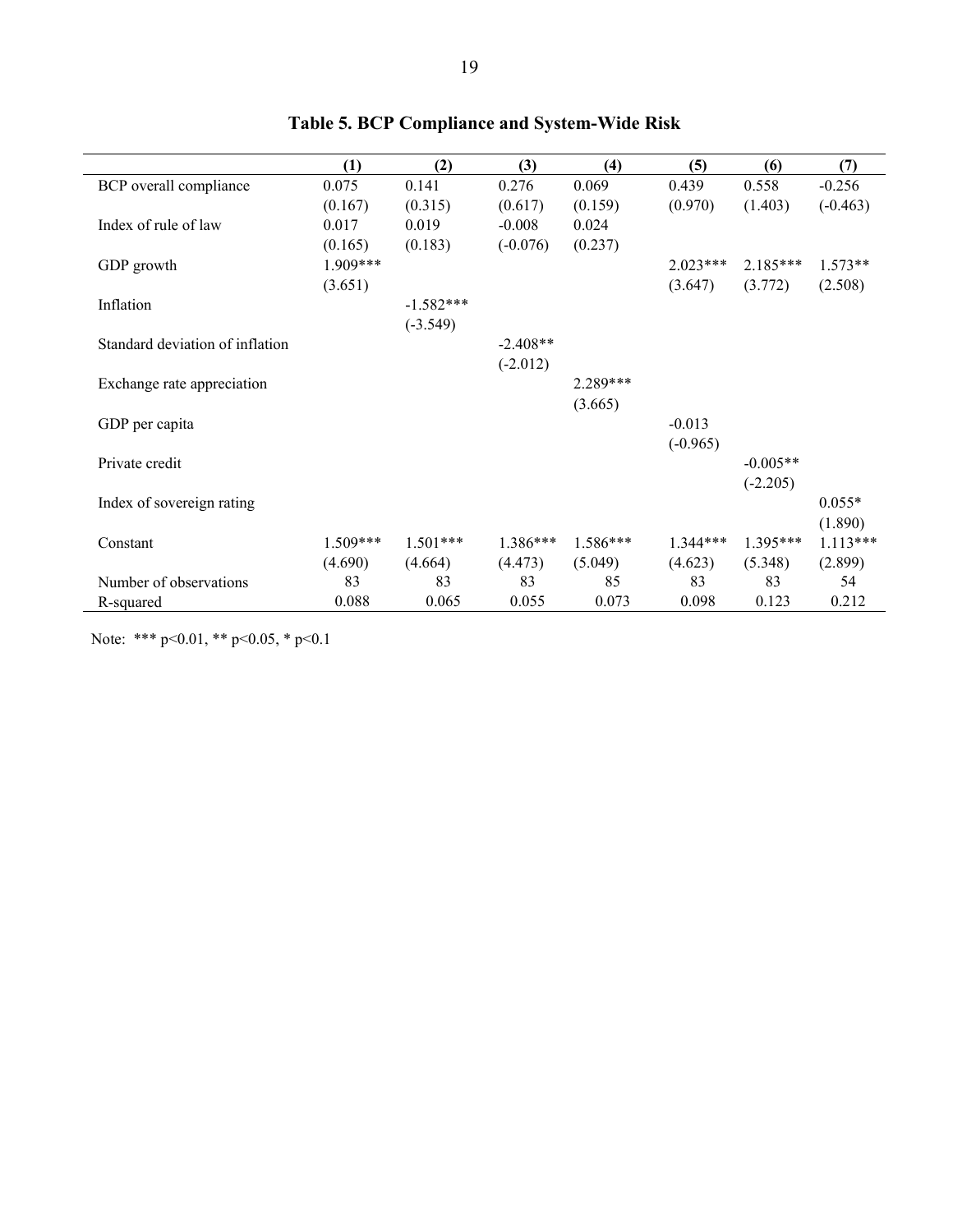# **Appendix**

# **Table A1. Baseline Sample**

| Country                   | <b>Number of banks</b> |
|---------------------------|------------------------|
| ALBANIA                   | 11                     |
| <b>ALGERIA</b>            | 12                     |
| <b>ARMENIA</b>            | 8                      |
| <b>AUSTRALIA</b>          | 68                     |
| <b>AZERBAIJAN</b>         | 19                     |
| <b>BANGLADESH</b>         | 34                     |
| <b>BARBADOS</b>           | 4                      |
| <b>BELARUS</b>            | 20                     |
| <b>BOLIVIA</b>            | 12                     |
| <b>BOSNIA-HERZEGOVINA</b> | 30                     |
| <b>BRAZIL</b>             | 160                    |
| <b>BULGARIA</b>           | 31                     |
| <b>CAMEROON</b>           | 10                     |
| <b>CANADA</b>             | 18                     |
| <b>CHILE</b>              | 34                     |
| <b>COLOMBIA</b>           | 37                     |
| <b>COSTA RICA</b>         | 46                     |
| <b>CROATIA</b>            | 44                     |
| <b>CZECH REPUBLIC</b>     | 35                     |
| <b>DOMINICAN REPUBLIC</b> | 30                     |
| <b>ECUADOR</b>            | 41                     |
| <b>EGYPT</b>              | 31                     |
| <b>EL SALVADOR</b>        | 15                     |
| <b>ESTONIA</b>            | 12                     |
| <b>FRANCE</b>             | 322                    |
| <b>GEORGIA REP. OF</b>    | 11                     |
| <b>GHANA</b>              | 15                     |
| <b>GUATEMALA</b>          | 40                     |
| <b>HONDURAS</b>           | 34                     |
| <b>HONG KONG</b>          | 22                     |
| <b>HUNGARY</b>            | 26                     |
| <b>INDIA</b>              | 76                     |
| <b>INDONESIA</b>          | 67                     |
| <b>IRAN</b>               | 5                      |
| <b>IRELAND</b>            | 22                     |
| <b>ISRAEL</b>             | 17                     |
| <b>IVORY COAST</b>        | 9                      |
| <b>JAMAICA</b>            | 18                     |
| <b>JORDAN</b>             | 5                      |
| KAZAKHSTAN                | 18                     |
| <b>KENYA</b>              | 36                     |
| KOREA REP. OF             | 26                     |
| <b>KUWAIT</b>             | 5                      |
| KYRGYZSTAN                | 8                      |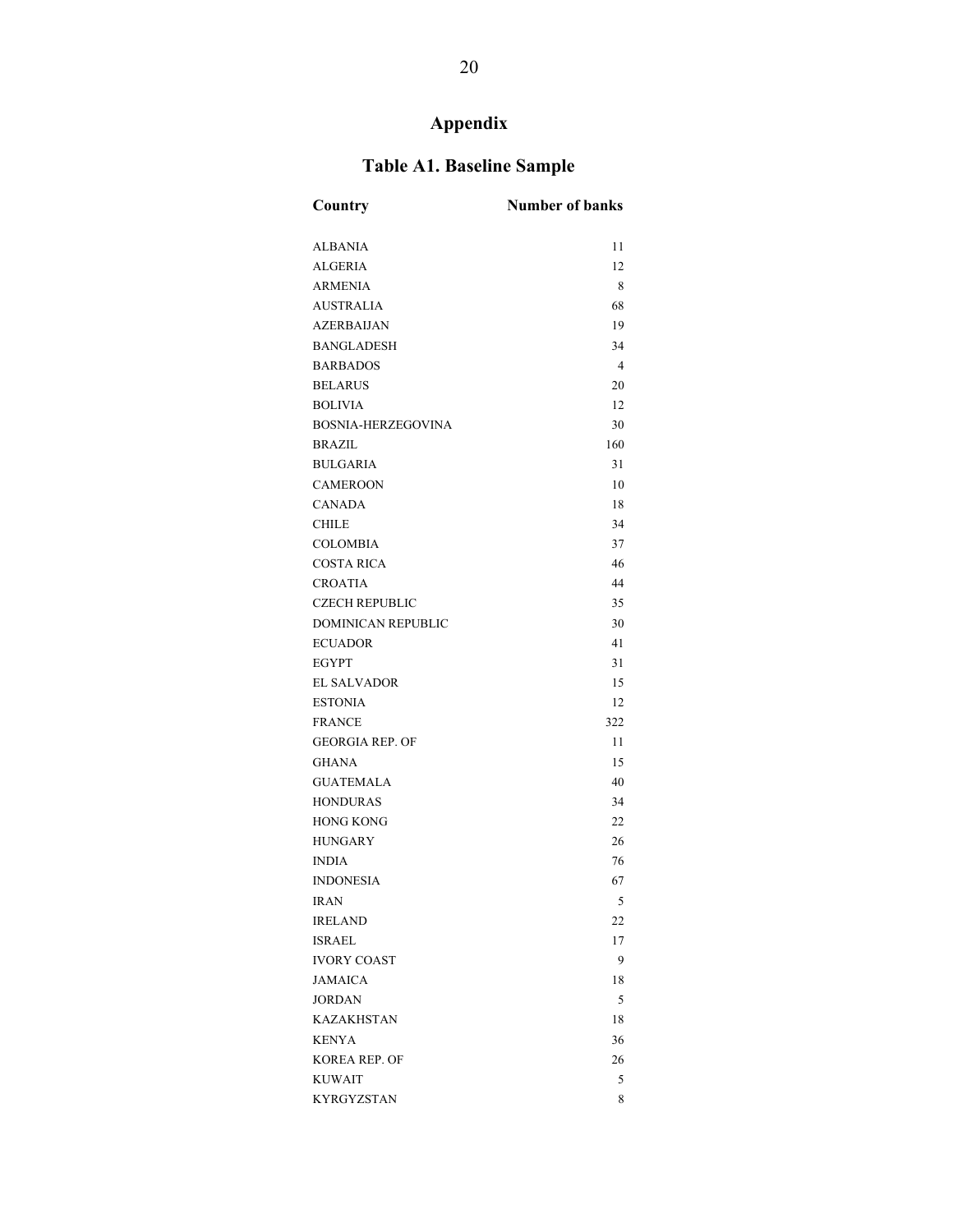| LATVIA                         | 27    |
|--------------------------------|-------|
| LITHUANIA                      | 12    |
| MACEDONIA (FYROM)              | 18    |
| MADAGASCAR                     | 5     |
| <b>MALTA</b>                   | 11    |
| <b>MAURITIUS</b>               | 16    |
| <b>MEXICO</b>                  | 45    |
| MOLDOVA REP. OF                | 23    |
| <b>MONTENEGRO</b>              | 9     |
| <b>MOROCCO</b>                 | 10    |
| <b>MOZAMBIQUE</b>              | 12    |
| NAMIBIA                        | 13    |
| <b>NICARAGUA</b>               | 12    |
| <b>NIGERIA</b>                 | 73    |
| <b>OMAN</b>                    | 9     |
| <b>PAKISTAN</b>                | 25    |
| <b>PARAGUAY</b>                | 38    |
| PERU                           | 36    |
| <b>PHILIPPINES</b>             | 51    |
| <b>POLAND</b>                  | 56    |
| <b>ROMANIA</b>                 | 31    |
| <b>RUSSIAN FEDERATION</b>      | 226   |
| <b>RWANDA</b>                  | 5     |
| <b>SAUDI ARABIA</b>            | 5     |
| <b>SERBIA</b>                  | 52    |
| <b>SINGAPORE</b>               | 30    |
| <b>SLOVAKIA</b>                | 20    |
| <b>SLOVENIA</b>                | 26    |
| <b>SOUTH AFRICA</b>            | 30    |
| <b>SRI LANKA</b>               | 11    |
| <b>SWEDEN</b>                  | 106   |
| <b>TANZANIA</b>                | 19    |
| TRINIDAD AND TOBAGO            | 8     |
| <b>TUNISIA</b>                 | 17    |
| <b>TURKEY</b>                  | 48    |
| <b>UGANDA</b>                  | 13    |
| <b>UKRAINE</b>                 | 48    |
| <b>UNITED ARAB EMIRATES</b>    | 7     |
| UNITED KINGDOM                 | 149   |
| <b>URUGUAY</b>                 | 70    |
| <b>YEMEN</b>                   | 7     |
| ZAMBIA                         | 8     |
| <b>Total (excluding Japan)</b> | 2,981 |
| <b>JAPAN</b>                   | 721   |
| <b>Total</b>                   | 3,702 |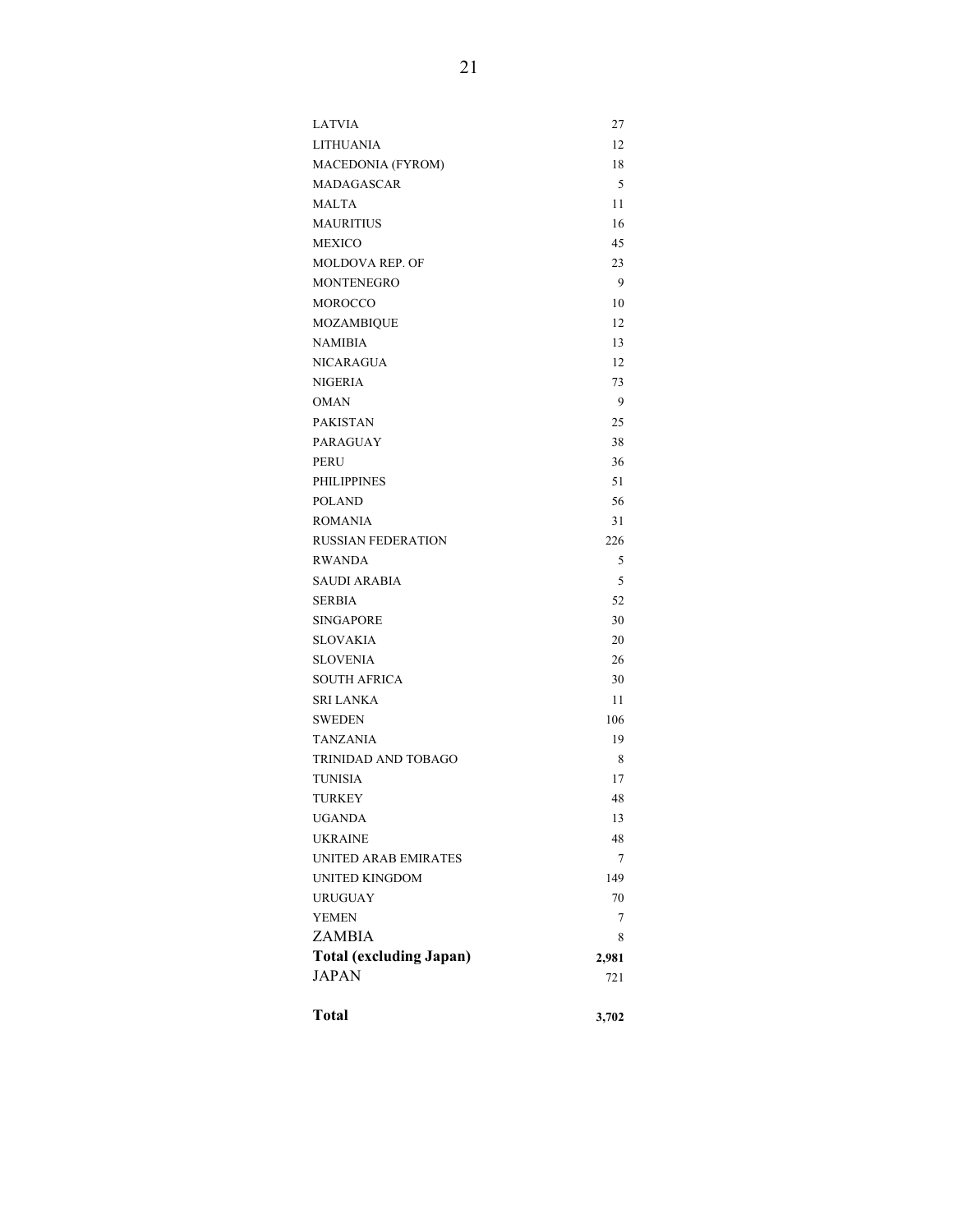|                                 |          |                |        |                |                | No. of       |
|---------------------------------|----------|----------------|--------|----------------|----------------|--------------|
|                                 | Mean     | Median         | s.d.   | <b>Maximum</b> | <b>Minimum</b> | observations |
| Bank-level variables            |          |                |        |                |                |              |
| z-score                         | 2.672    | 2.721          | 1.039  | 6.253          | $-1.936$       | 2400         |
| Non-commercial bank dummy       | 0.130    | $\theta$       | 0.336  | 1              | $\Omega$       | 2981         |
| Rated banks dummy               | 0.130    | $\theta$       | 0.337  | 1              | $\Omega$       | 2981         |
| Net loans/total assets          | 49.481   | 50.301         | 22.288 | 100            | $\theta$       | 2950         |
| Total assets (logs)             | 19.487   | 19.306         | 2.059  | 27.388         | 13.315         | 2981         |
| Overheads/total assets          | 0.054    | 0.040          | 0.057  | 0.907          | $\theta$       | 2981         |
| Country-level variables         |          |                |        |                |                |              |
| BCP compliance: Overall index   | 0.646    | 0.644          | 0.182  | 1              | 0.233          | 86           |
| Chapter 1                       | 2.074    | 2.167          | 0.578  | 3              | 0.667          | 86           |
| Chapter 2                       | 2.230    | 2.250          | 0.559  | 3              | 0.750          | 86           |
| Chapter 3                       | 1.776    | 1.800          | 0.680  | 3              | 0.400          | 76           |
| Chapter 4                       | 2.018    | 2.100          | 0.645  | 3              | 0.600          | 80           |
| Chapter 5                       | 2.012    | $\overline{2}$ | 0.759  | 3              | 1              | 86           |
| Chapter 6                       | 1.733    | $\overline{2}$ | 0.832  | 3              | $\Omega$       | 86           |
| Chapter 7                       | 1.928    | $\overline{2}$ | 0.809  | 3              | 0.333          | 65           |
| Index of rule of law            | $-0.068$ | $-0.287$       | 0.859  | 1.813          | $-1.340$       | 86           |
| GDP growth                      | 0.044    | 0.043          | 0.019  | 0.106          | 0.002          | 86           |
| Inflation                       | 0.084    | 0.060          | 0.100  | 0.741          | $-0.030$       | 83           |
| Standard deviation of inflation | 0.044    | 0.026          | 0.060  | 0.364          | 0.002          | 83           |
| Exchange rate appreciation      | $-0.054$ | $-0.052$       | 0.074  | 0.081          | $-0.405$       | 85           |
| Private credit                  | 39.325   | 26.218         | 33.104 | 151.209        | 4.238          | 86           |
| Sovereign rating                | 10.791   | 10.333         | 4.133  | 20             | 4.200          | 55           |

**Table A. 2. Summary Statistics--Baseline Sample (excluding Japan)**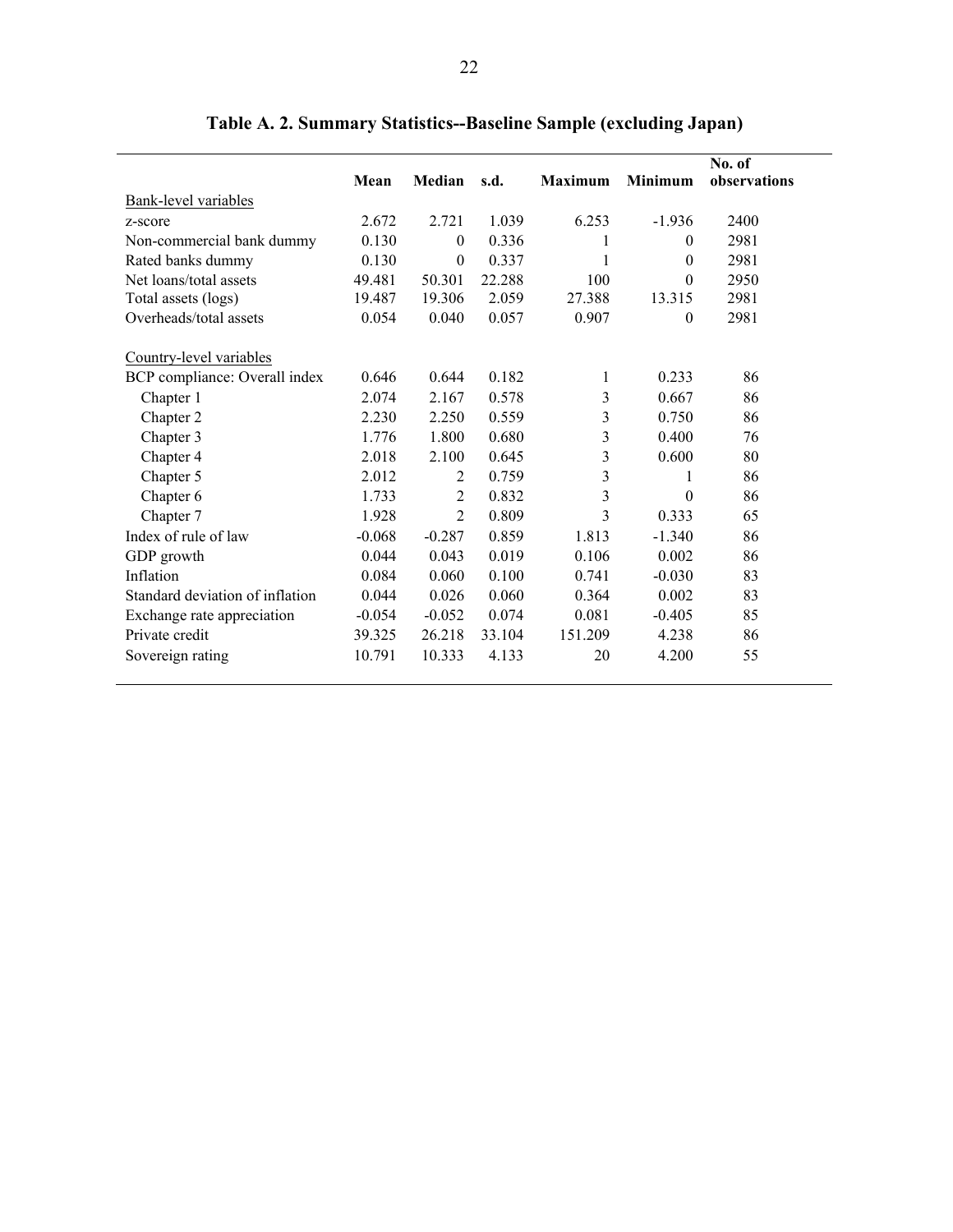| $\mathbf{1}$<br>$-0.255$<br>0.020 | $\mathbf{1}$                                 |                                  |                                     |                            |                                |                |       |
|-----------------------------------|----------------------------------------------|----------------------------------|-------------------------------------|----------------------------|--------------------------------|----------------|-------|
|                                   |                                              |                                  |                                     |                            |                                |                |       |
|                                   |                                              |                                  |                                     |                            |                                |                |       |
|                                   | $-0.725$                                     | $\,1\,$                          |                                     |                            |                                |                |       |
| 0.012                             | 0.000                                        |                                  |                                     |                            |                                |                |       |
| 0.654                             | $-0.275$                                     | 0.265                            | 1                                   |                            |                                |                |       |
|                                   |                                              |                                  |                                     |                            |                                |                |       |
| 0.052                             | 0.000                                        | 0.001                            | 0.001                               |                            |                                |                |       |
| 0.598<br>0.000                    | $-0.447$<br>0.001                            | 0.458<br>0.001                   | 0.865<br>0.000                      | $-0.463$<br>0.000          | 1                              |                |       |
| 0.549                             | $-0.355$                                     | 0.342                            | 0.770                               | $-0.331$                   | 0.669                          | $\overline{1}$ |       |
| $-0.045$                          | 0.041                                        | 0.046                            | $-0.099$                            | 0.124                      | 0.036                          | $-0.195$       | 1     |
|                                   | 0.273<br>0.000<br>$-0.214$<br>0.000<br>0.681 | 0.012<br>0.664<br>0.001<br>0.711 | 0.014<br>$-0.361$<br>0.001<br>0.674 | $-0.347$<br>0.000<br>0.364 | $\mathbf{1}$<br>0.002<br>0.264 | 0.000<br>0.794 | 0.072 |

# **Table A3. Cross-Correlations: Country-Level Variables**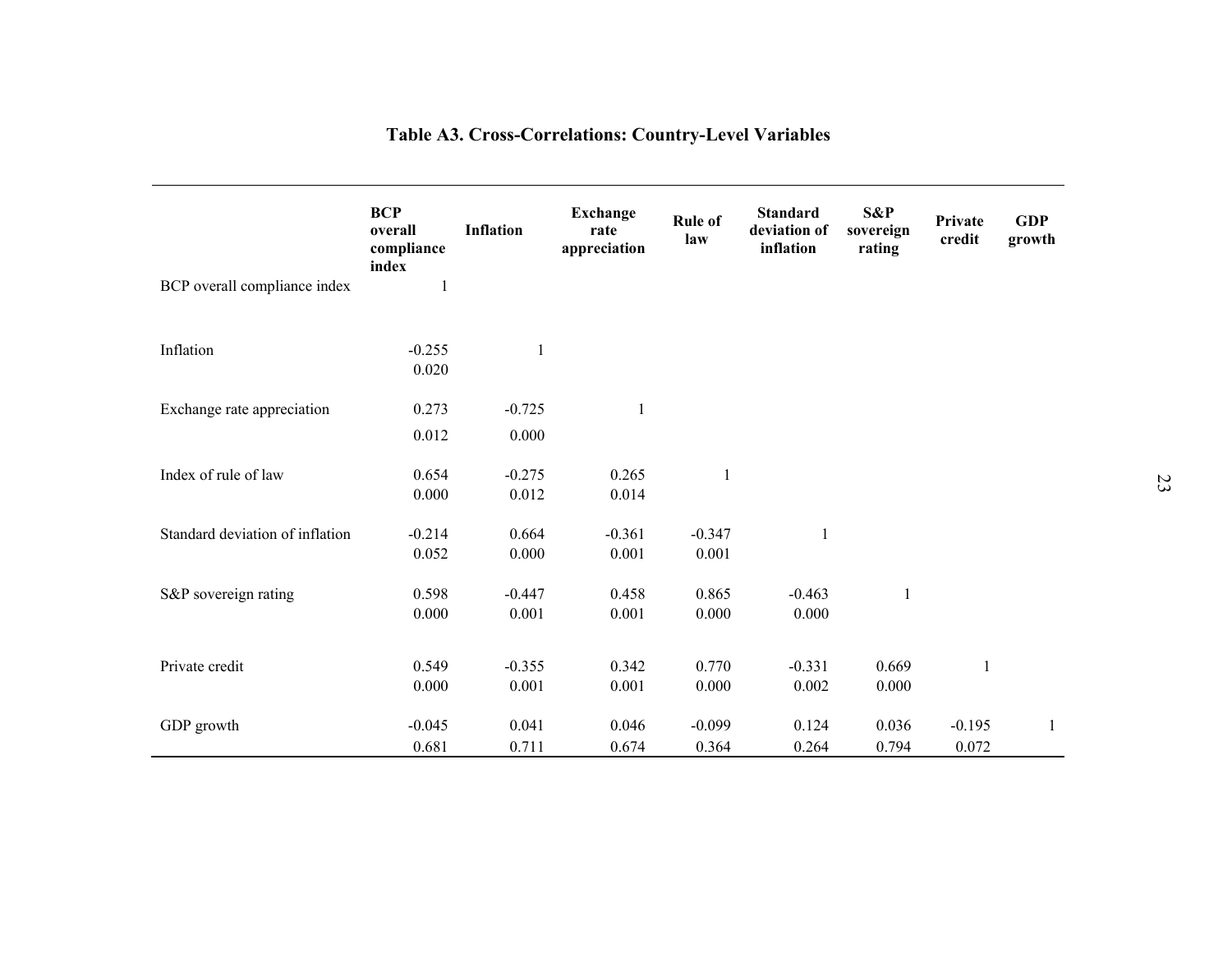|                        | Z-score           | Non-<br>commercial<br>bank<br>dummy | Rated<br>banks<br>dummy | <b>Net</b><br>loans/total<br>assets | <b>Total</b><br>assets | Overheads/total<br>assets |
|------------------------|-------------------|-------------------------------------|-------------------------|-------------------------------------|------------------------|---------------------------|
| Z-score                | 1                 |                                     |                         |                                     |                        |                           |
| Non-commercial bank    |                   |                                     |                         |                                     |                        |                           |
| dummy                  | 0.120<br>0.000    | 1                                   |                         |                                     |                        |                           |
| Rated banks dummy      | $-0.003$<br>0.832 | $-0.194$<br>0.000                   | $\mathbf{1}$            |                                     |                        |                           |
| Net loans/total assets | 0.142<br>0.000    | 0.082<br>0.000                      | 0.006<br>0.704          | 1                                   |                        |                           |
| Total assets           | 0.007<br>0.680    | 0.097<br>0.000                      | 0.268<br>0.000          | 0.088<br>0.000                      | 1                      |                           |
| Overheads/total assets | $-0.069$<br>0.000 | 0.018<br>0.206                      | $-0.006$<br>0.697       | $-0.026$<br>0.077                   | $-0.027$<br>0.063      | $\mathbf{1}$              |

## **Table A4. Cross-Correlations--Bank-Level Variables**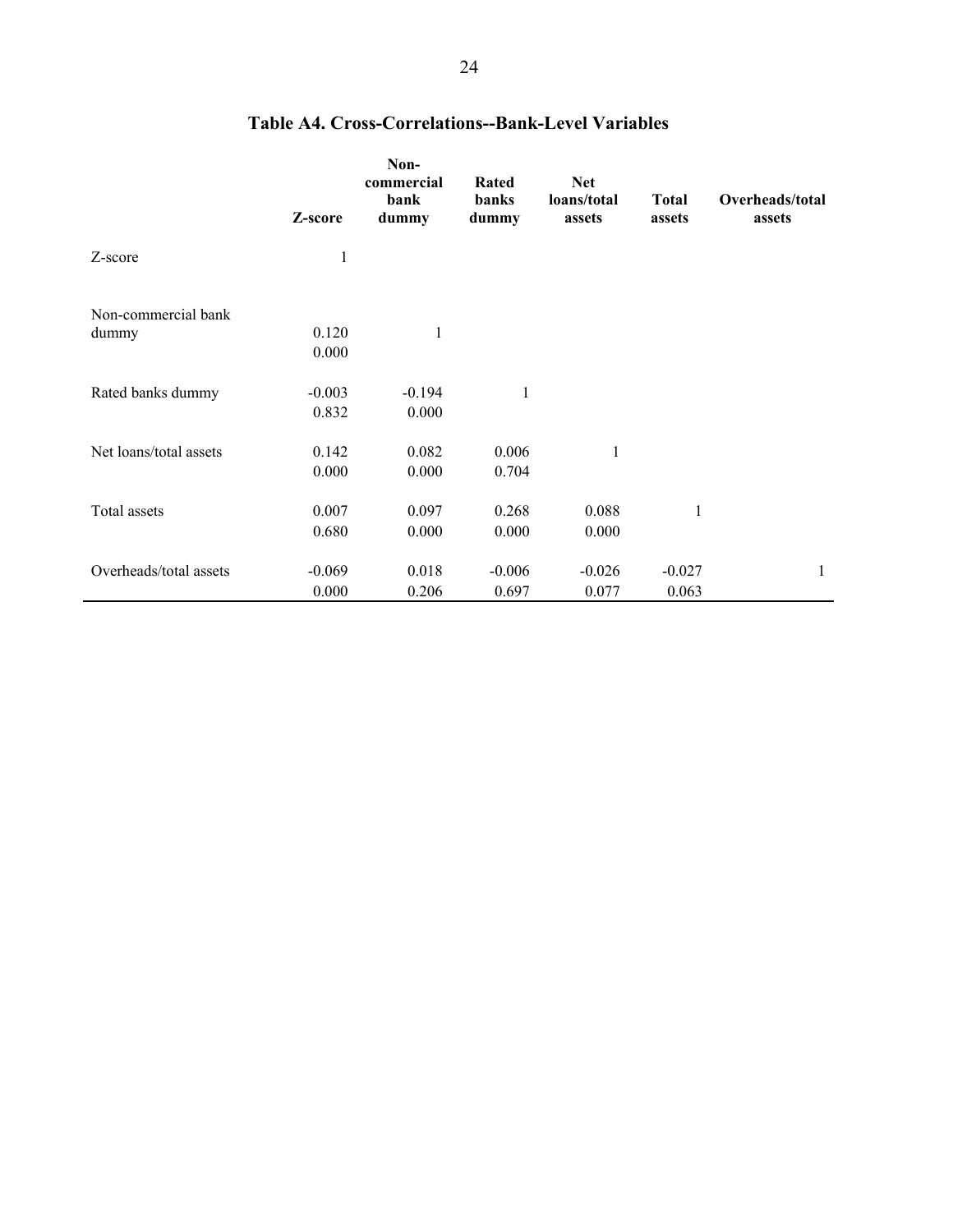|           | <b>Chapter 1</b> | <b>Chapter 2</b> | <b>Chapter 3</b> | <b>Chapter 4</b> | <b>Chapter 5</b> | <b>Chapter 6</b> | <b>Chapter 7</b> |
|-----------|------------------|------------------|------------------|------------------|------------------|------------------|------------------|
| Chapter 1 | $\mathbf{1}$     |                  |                  |                  |                  |                  |                  |
| Chapter 2 | 0.594<br>0.000   | $\,1$            |                  |                  |                  |                  |                  |
| Chapter 3 | 0.622<br>0.000   | 0.679<br>0.000   | $\mathbf{1}$     |                  |                  |                  |                  |
| Chapter 4 | 0.609<br>0.000   | 0.688<br>0.000   | 0.828<br>0.000   | $\mathbf{1}$     |                  |                  |                  |
| Chapter 5 | 0.579<br>0.000   | 0.597<br>0.000   | 0.621<br>0.000   | 0.680<br>0.000   | $\mathbf{1}$     |                  |                  |
| Chapter 6 | 0.596<br>0.000   | 0.393<br>0.000   | 0.504<br>0.000   | 0.434<br>0.000   | 0.489<br>0.000   | $\mathbf{1}$     |                  |
| Chapter 7 | 0.646<br>0.000   | 0.653<br>0.000   | 0.627<br>0.000   | 0.669<br>0.000   | 0.572<br>0.000   | 0.497<br>0.000   | $\mathbf{1}$     |

# **Tables A5. Cross-Correlations: Individual BCP Chapters**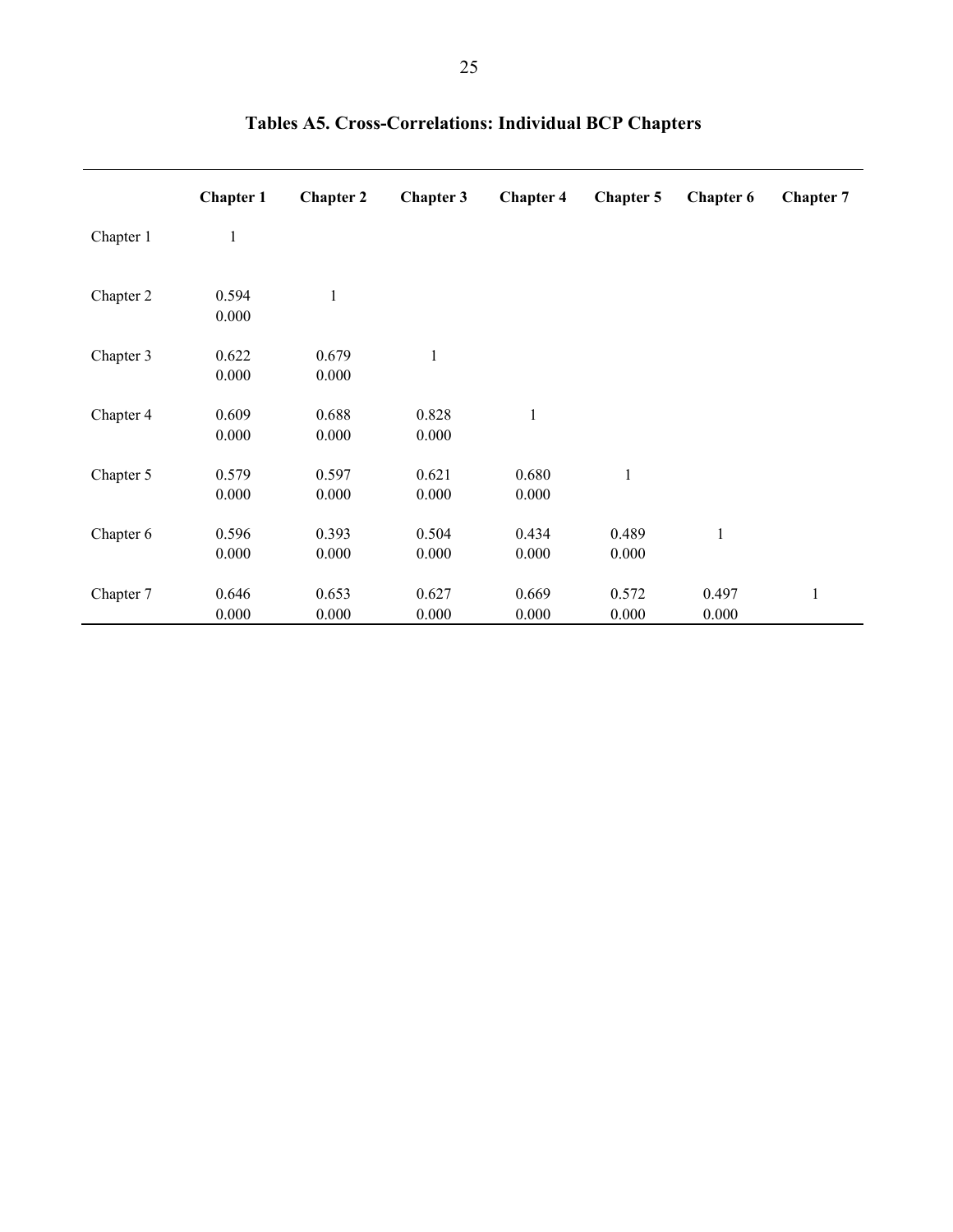|  |  |  |  |  |  | <b>Table A6. Sample Size and Composition</b> |
|--|--|--|--|--|--|----------------------------------------------|
|--|--|--|--|--|--|----------------------------------------------|

| Sample           | <b>Characteristics</b>                                                                                                                                                               | Number of<br><b>Banks</b><br>(excluding<br>Japan) | Number of<br><b>Banks (including</b><br>Japan) |
|------------------|--------------------------------------------------------------------------------------------------------------------------------------------------------------------------------------|---------------------------------------------------|------------------------------------------------|
| Rated banks      | Includes all banks with Moody's rating                                                                                                                                               | 423                                               | 461                                            |
| Commercial banks | Includes all commercial banks                                                                                                                                                        | 2,594                                             | 2,760                                          |
| Regulated banks  | Includes commercial banks, cooperative banks,<br>real estate and mortgage banks, and savings<br>banks                                                                                | 2,981                                             | 3,823                                          |
| All banks        | Includes regulated banks and investment<br>banks/securities houses, medium and long-term<br>credit banks, nonbank credit institutions,<br>specialized government credit institutions | 3,974                                             | 4,906                                          |

Source: Bankscope Database.